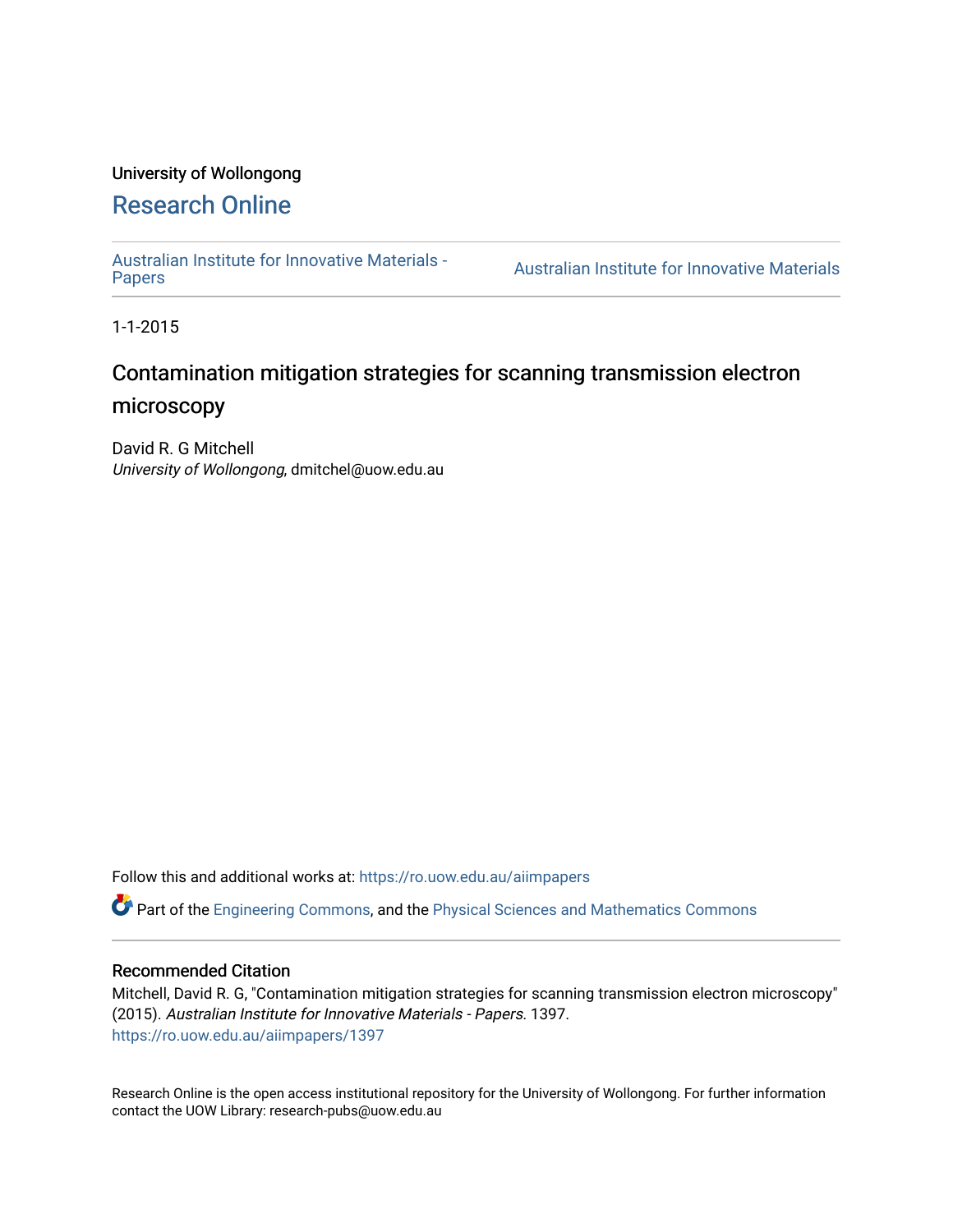# Contamination mitigation strategies for scanning transmission electron microscopy

#### **Abstract**

Modern scanning transmission electron microscopy (STEM) enables imaging and microanalysis at very high magnification. In the case of aberration-corrected STEM, atomic resolution is readily achieved. However, the electron fluxes used may be up to three orders of magnitude greater than those typically employed in conventional STEM. Since specimen contamination often increases with electron flux, specimen cleanliness is a critical factor in obtaining meaningful data when carrying out high magnification STEM. A range of different specimen cleaning methods have been applied to a variety of specimen types. The contamination rate has been measured quantitatively to assess the effectiveness of cleaning. The methods studied include: baking, cooling, plasma cleaning, beam showering and UV/ozone exposure. Of the methods tested, beam showering is rapid, experimentally convenient and very effective on a wide range of specimens. Oxidative plasma cleaning is also very effective and can be applied to specimens on carbon support films, albeit with some care. For electron beam-sensitive materials, cooling may be the method of choice. In most cases, preliminary removal of the bulk of the contamination by methods such as baking or plasma cleaning, followed by beam showering, where necessary, can result in a contamination-free specimen suitable for extended atomic scale imaging and analysis.

#### Keywords

contamination, mitigation, electron, strategies, microscopy, scanning, transmission

# **Disciplines**

Engineering | Physical Sciences and Mathematics

#### Publication Details

Mitchell, D. R. G. (2015). Contamination mitigation strategies for scanning transmission electron microscopy. Micron, 73 36-46.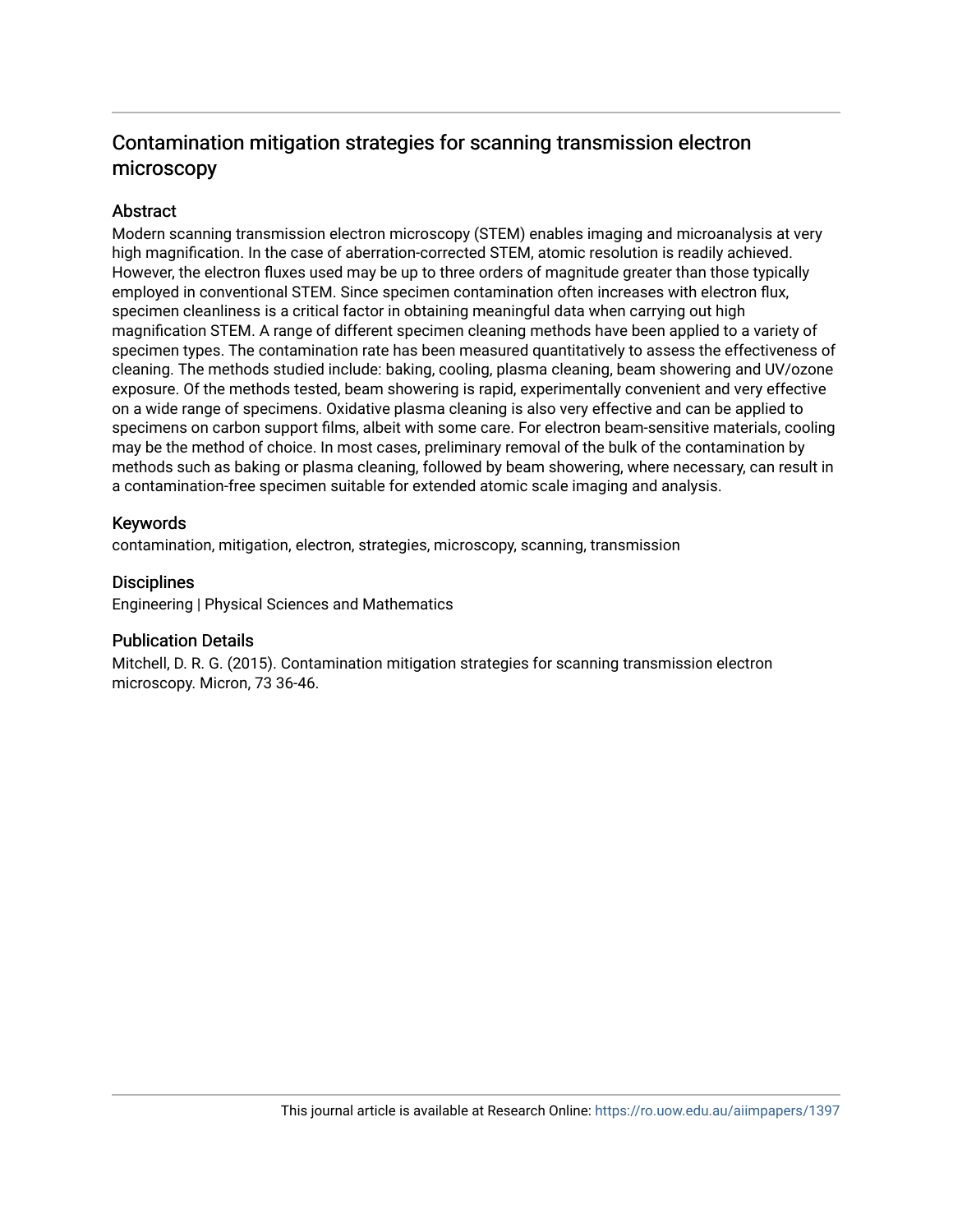#### Contamination mitigation strategies for scanning transmission electron microscopy

#### D. R. G. Mitchell

# Electron Microscopy Centre, Australian Institute for Innovative Materials, Innovation Campus, University of Wollongong, North Wollongong, NSW 2500, Australia

\*Corresponding author

#### [dmitchel@uow.edu.au](mailto:dmitchel@uow.edu.au)

tel +61 4 4221 5312

#### Abstract

Modern scanning transmission electron microscopy (STEM) enables imaging and microanalysis at very high magnification. In the case of aberration-corrected STEM, atomic resolution is readily achieved. However, the electron fluxes used may be up to three orders of magnitude greater than those typically employed in conventional STEM. Since specimen contamination often increases with electron flux, specimen cleanliness is a critical factor in obtaining meaningful data when carrying out high magnification STEM. A range of different specimen cleaning methods have been applied to a variety of specimen types. The contamination rate has been measured quantitatively to assess the effectiveness of cleaning. The methods studied include: baking, cooling, plasma cleaning, beam showering and UV/ozone exposure. Of the methods tested, beam showering is rapid, experimentally convenient and very effective on a wide range of specimens. Oxidative plasma cleaning is also very effective and can be applied to specimens on carbon support films, albeit with some care. For electron beam-sensitive materials, cooling may be the method of choice. In most cases, preliminary removal of the bulk of the contamination by methods such as baking or plasma cleaning, followed by beam showering, where necessary, can result in a contamination-free specimen suitable for extended atomic scale imaging and analysis.

#### Keywords

Scanning transmission electron microscopy, hydrocarbon contamination, specimen cleaning

#### 1. Introduction

Hydrocarbon contamination has been a limiting factor in electron microscopy since the technique was invented. Vacuum systems using oil-based rotary and diffusion pumps can produce back-streaming of oil. This oil vapour can then crack under the electron beam, resulting in the build-up of carbon on the area under investigation [\(Ennos, 1953\)](#page-15-0). Improvements in pump oils and vacuum technology in general, have greatly diminished the contribution of the vacuum system to the contamination problem. Oil-free systems, such as scroll, turbo-molecular and ion pumps have largely replaced oil-based pumps for evacuating columns [\(Williams and Carter, 1996\)](#page-16-0). When used in conjunction with liquid nitrogen-cooled cold traps,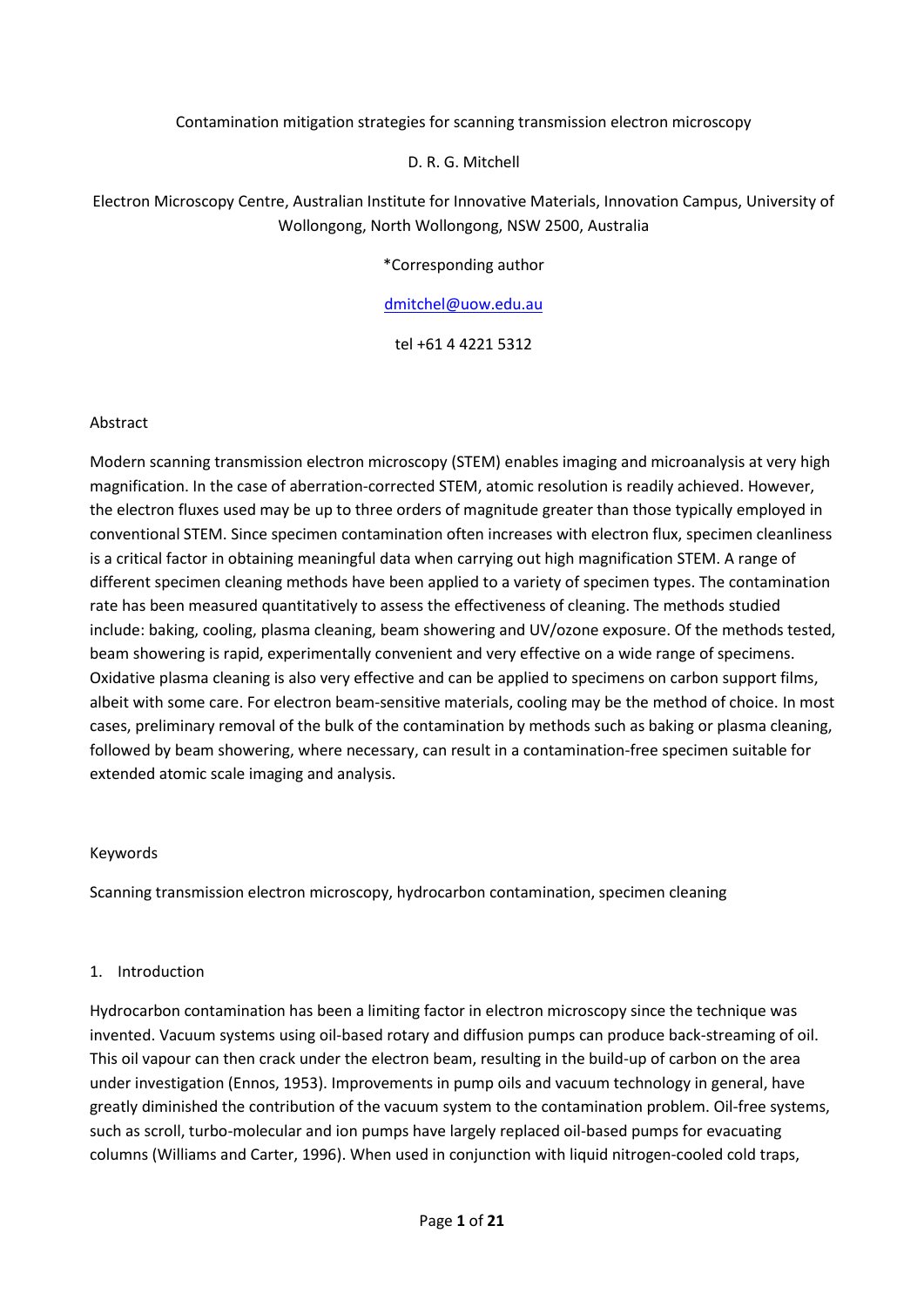much cleaner vacuum systems have resulted. Today, the majority of the contamination arrives on the specimen [\(Egerton et al., 2004;](#page-15-1) [McGilvery et al., 2012;](#page-15-2) [Soong et al., 2012\)](#page-16-1).

Scanning transmission electron microscopy has often been limited by contamination on the specimen, especially where long mapping scans at high magnification are carried out. Strategies for dealing with contamination have been developed, and include plasma cleaning [\(Griffiths A. J. V., 2010;](#page-15-3) [Isabell et al.,](#page-15-4)  [1999;](#page-15-4) [McGilvery et al., 2012;](#page-15-2) [Zaluzec, 2001;](#page-16-2) [Zaluzec et al., 1997\)](#page-16-3), baking [\(Egerton et al., 2004;](#page-15-1) [McGilvery et](#page-15-2)  [al., 2012;](#page-15-2) [Soong et al., 2012;](#page-16-1) [Williams and Carter, 1996\)](#page-16-0), exposure to ultraviolet light and ozone [\(Hoyle et](#page-15-5)  [al., 2011;](#page-15-5) [Soong et al., 2012\)](#page-16-1) , cooling [\(Egerton and Rossouw, 1976;](#page-15-6) [Hren, 1986\)](#page-15-7) and beam showering [\(Egerton et al., 2004\)](#page-15-1). The need for such contamination mitigation strategies has been made even more pressing with the advent aberration corrected STEM. Atomic resolution imaging and mapping is now routine, and the localised electron doses may be greater by up to three orders of magnitude than those used in conventional STEM. Often, contamination is the major limiting factor. This manifests itself as reduced lattice contrast, compromised EELS analysis [\(Schamm and Zanchi, 2001\)](#page-16-4) and loss of resolution due to beam broadening. In general carbon deposition varies between a minor nuisance and a major obstacle.

Microscopists often develop heuristics for decontamination treatments, but these may be overly conservative and waste valuable column time. This article describes a quantitative evaluation of range of contamination mitigation techniques, to understand not only which are best suited to particular applications but also to optimise the duration of treatments required for a specific outcome.

#### 2. Materials and Methods

Various specimens were used to assess different types of contamination. These included as-received carbon films (25nm thickness) from a commercial vendor, a commercial thin oxide reference film, crosssections from a semiconductor device and a bulk silicon thin foil – both produced by conventional ion milling methods. Holey carbon films loaded with a nanoparticulate were prepared by dispersing the phase in organic solvent. In the case of PtNi, n-hexane was used, as these nanoparticles will not disperse well in polar solvents. For PbS, ethanol was used. PtNi synthesis used a long chain surfactant (oleylamine) of low volatility, while PbS involved thiolactic acid and methanol. Organic residue from synthesis was found in both phases, a commonly encountered scenario when studying chemically synthesized nanoparticulates with electron microscopy. Clean holey carbon films were also deliberately contaminated by placing a drop of acetone on them, shaking off the excess and allowing to dry. A summary of the experimental conditions evaluated is shown in Table 1

To measure the carbon contamination rate, regions of the specimen were scanned using a standard set of STEM conditions on a JEOL ARM200F operating at 200kV: Probe 5C, Condenser Aperture 40um, probe current 0.155nA, scanning at 1mx magnification (170 x 170nm), for durations of 1 to 16 minutes. Scanning was done in a fast scan Preview mode: 512 x 512 pixels x 1.86us dwell time to produce frame rates of about 1 per second (allowing for overscan and settling time). The current density based on the nominal pixel area (0.11nm<sup>2</sup>) was 1.41nA.nm<sup>2</sup>. In reality, the probe diameter (0.1nm) was much smaller than the pixel size leading to a current density of 19.7nA.nm<sup>2</sup>. The electron fluxes are reported in Table 2. Electron beam heating effects were calculated using the model of Egerton et al. [\(Egerton et al., 2004\)](#page-15-1). Temperature rises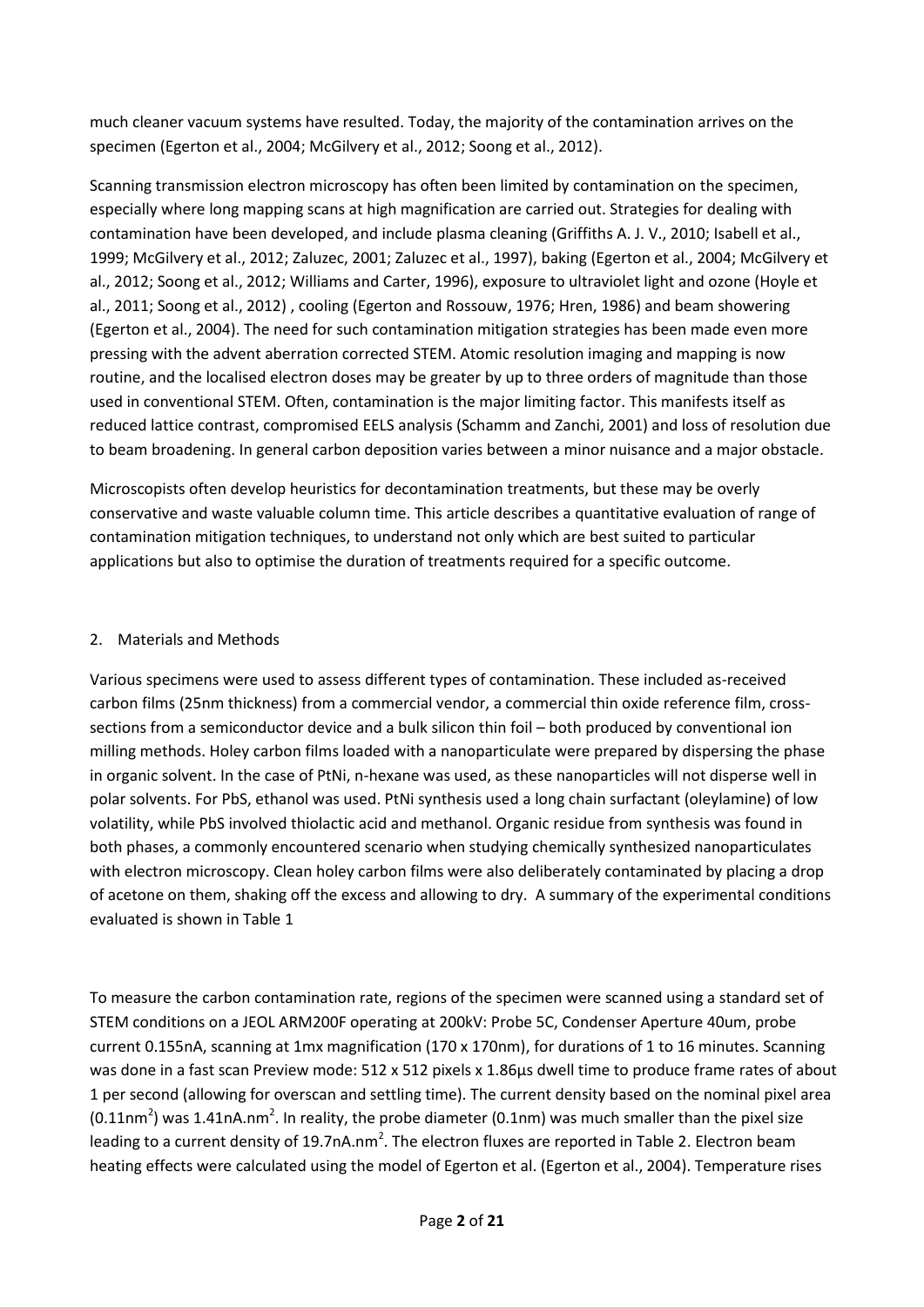were highest for low thermal conductivity carbon support films. Beam showering at 23.3nA resulted in a 5°C temperature rise, whereas at the measurement current (0.155nA), the value was just 0.04°C. In the case of Si foils, where the thermal conductivity is some 90x greater than that of carbon, the temperature rise was proportionally lower, such that beam showering resulted in just 0.05°C of temperature change.

The cold trap was in operation and the column vacuum was 1-1.3 x 10<sup>-5</sup> Pa throughout. The area for scanning was selected at low magnification (150kx) then zoomed in to 1mx for the duration of the irradiation. Following completion of the scan, the magnification was again reduced to 150kx and spot mode used to mark the scanned regions with contamination dots to aid identification in energy filtered TEM (EFTEM) mode. The thickness of the carbon deposited by the scan was measured using thickness mapping (10eV) slit on a GIF Quantum in energy filtered TEM (EFTEM) mode. The mean free path for carbon at 200kV was calculated using the method of Iakoubovski et al. [\(Iakoubovskii et al., 2008\)](#page-15-8) as 150nm. This enabled the carbon thickness to be obtained from the thickness maps.

Fig. 1a shows an EFTEM thickness map of one such scan. The outer region of interest (ROI – black square) is the scanned image size at 1mx. The actual area scanned by the beam is larger than the scanned image area due to the over scan of the STEM. The thickness of the central segment of the scanned area (white square) was measured. This avoided thickness variations associated with the leading edge of each raster scan (Fig. 1a top left). The thickness profile measurement (white rectangle) was carried out perpendicular to the scan direction to avoid the run-on and run-off of the scan, which caused contamination build-up outside the main scan area. The thickness profile (Fig. 1b) was used to measure the step function in thickness compared with the contamination-free environs of the scanned area. The thickness of the film either side of the scanned area was measured and averaged. This was subtracted from the thickness in the centre of the scanned area to yield the contamination thickness. This eliminated the effect of any minor global buildup of contamination during set up at 150kx.

Baking was carried out using a JEOL JEC-4000DS dry pumping station. This turbo-pumped system had a quartz heater below the holder and raised the temperature to about 110 deg C. There was no vacuum gauge on the system, but the pressure was probably in the 10<sup>-3</sup> Pa range. The plasma cleaner was a JEOL EC-52000IC Ion Cleaner. This uses an air plasma generated with a DC potential of 310V. The specimen is not immersed in the plasma but sits about 1cm outside the visible glow discharge. This provides very gentle cleaning conditions. The temperature increase measured at the specimen following 1hr of plasma cleaning was just 1.1°C. Cooling was carried out using a JEOL single tilt cooling holder, which allowed samples to be cooled between ambient and liquid nitrogen temperature. UV/ozone exposure was carried out in a Bioforce Nanosciences UV/Ozone Procleaner. This uses a UV A light source to generate ozone. This system is a generic surface cleaner and is not specifically designed for electron microscopy specimens. Specimens were placed on a pre-cleaned slide and inserted into the device. The light-source to specimen distance was approximately 15mm.

#### 3. Results and Discussion

#### 3.1 The effect of magnification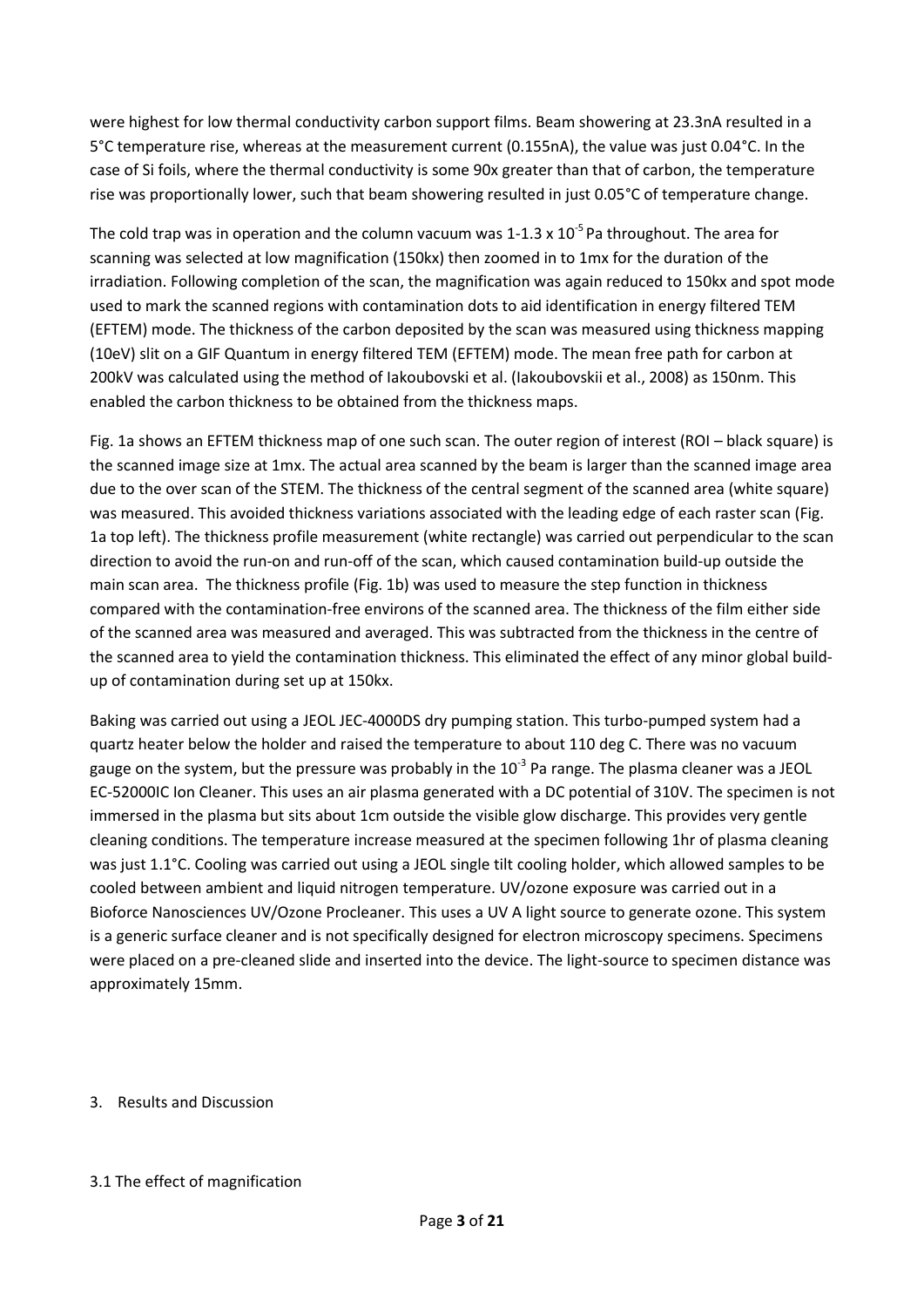Microscopists understand that contamination rates generally increase with both probe current and magnification. The critical factor is the local electron flux. Fig. 2 shows the effect of magnification on the measured contamination thickness on a commercial carbon support film for a given scan duration (2mins) with a 0.155nA probe. It is very clear that the contamination thickness increases with magnification. Increasing the magnification by a factor of five (1mx to 5mx) results in a ten-fold increase in the amount of contamination deposited. STEM investigations on non-corrected microscopes might typically work in <1mx magnification regime, whereas with aberration-corrected STEM, atomic resolution is generally explored at >5mx magnification. Thus a potentially manageable contamination rate at 1mx of 10nm over 2 minutes becomes an intolerable 120nm at 5mx. It is interesting to note that the plot of contamination thickness versus magnification is approximately linear. Doubling the magnification would be expected to halve both the x and y dimension of the scanned image, resulting in a reduction of the scanned area by a factor of four, and a corresponding increase in the electron flux by a similar factor. However, this inverse squared dependence is not seen in Fig. 2 and Fig. 1a suggests why. The total area scanned by the beam is much larger than area being imaged. The beam underscans (top left of Fig. 1a) and the various staged approaches of the beam to the actual imaging area are evident as a series of bands, parallel to the leftmost edge of the scanned image. There is a significant build-up in contamination to the left of scanned image area, where the beam dwells while waiting for synchronisation with mains frequency. The result of this is that significant deposition takes place over an area almost twice that of the area imaged being imaged in STEM. The area scanned by the beam is therefore not a simple inverse square function of the magnification.

# 3.2 The kinetics of deposition

Fig. 3 shows a plot of contamination thickness versus the square root of time for a commercial carbon support film (deliberately contaminated with acetone). The linear plot corresponds to a parabolic rate relationship of the type:

$$
Continuation thickness = K_p t^{0.5} + c
$$
 eqn (1)

 $K_p$  is the parabolic rate constant, t is time and c is a constant. Such kinetics are typical of a diffusion-limited process and indicate that for a given scanning regime, the rate of contamination is a function of diffusion of hydrocarbons across the specimen to the landing point of the beam [\(Rykaczewski et al., 2008\)](#page-16-5). The parabolic rate constant is a convenient way of comparing relative contamination rates. In general the fit of the measured data reported here to the parabolic plot was good ( $R^2$ >0.96). The c constant varied. In most cases the value was not zero but passed through the √t axis at around 5. This corresponded to an incubation period of around 25s during which the contamination rate was low. This is often seen experimentally, where it may be possible to move to a fresh region and capture an image successfully, if done immediately. However, after a short time, contamination commences in earnest. The origin of this incubation period may be associated with the establishment of steady state thermal, electric and chemical potential conditions necessary for establishing a hydrocarbon diffusion gradient. This incubation period is not considered further here.

#### 3.3 The effect of probe current.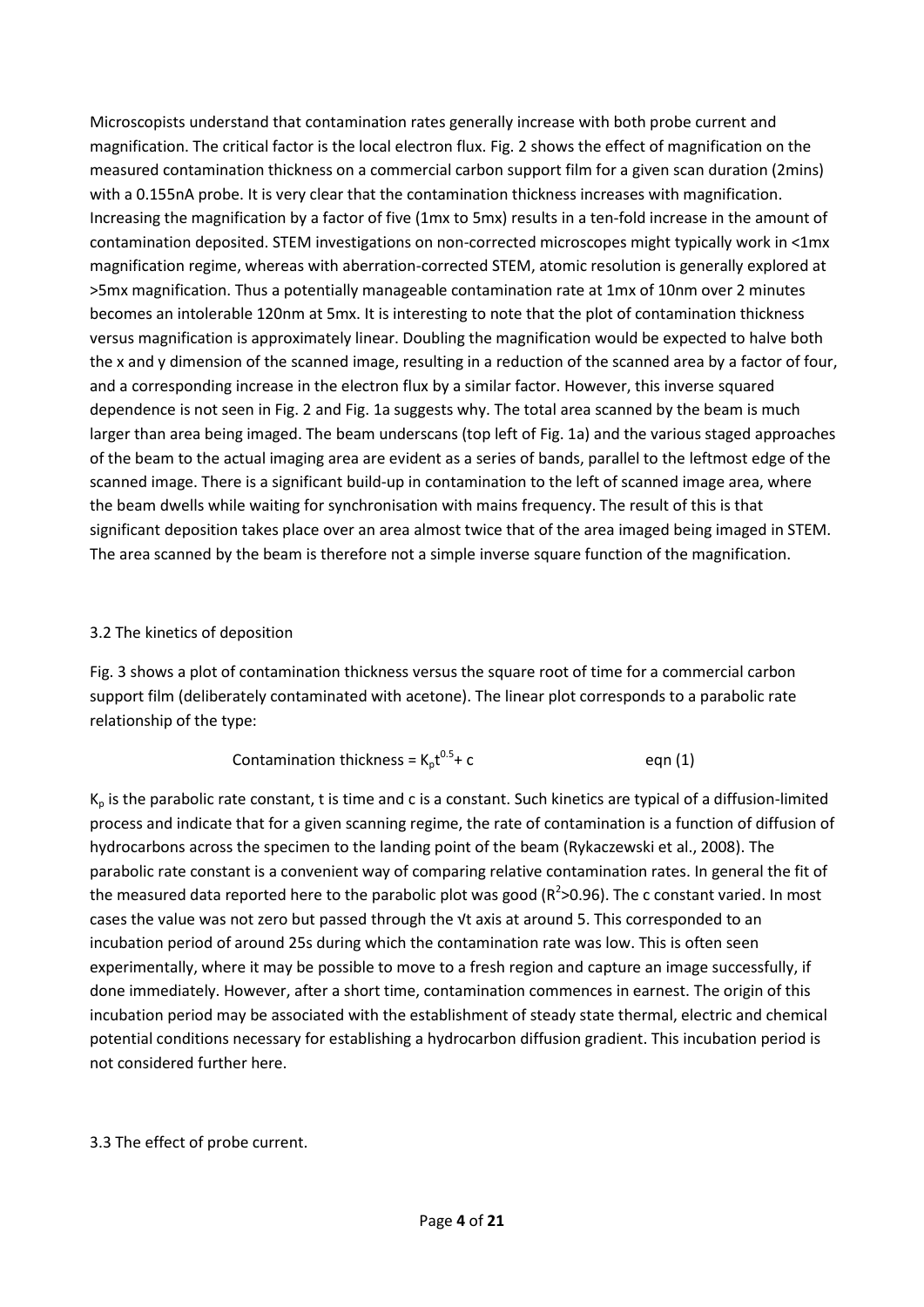Fig. 4 shows the effect of probe current on the parabolic rate constant for contamination. The rate constant increases with increasing current initially. The peak value corresponds to a probe current of 0.155nA, which is the standard measurement probe used here. The increase in the rate constant with current is not linear but rolls off. A similar shaped curve has been reported by Ennos [\(Ennos, 1953\)](#page-15-0). At higher currents the trend reverses and the contamination rate begins to fall with further increases in current.

A clue to understanding this behaviour can be seen when observing at the shadow image of the probe (Ronchigram) when correcting STEM alignment on this specimen. At low currents the probed regions are rapidly contaminated and the specimen must be continually moved to a fresh region in order to see the features necessary for alignment. At the higher probe currents the region immediately surrounding the probe region contaminates. However, this does not migrate into the central region of high electron flux. Extended exposure of the thin carbon film to a static probe leads to erosion and eventually a hole is created in the carbon support film. Increasing the electron flux may enhance both hydrocarbon diffusion and cracking rates [\(Ennos, 1953\)](#page-15-0). However, at higher electron fluxes, new processes come into play. These include beam-induced erosion and sputtering [\(Egerton and Rossouw, 1976\)](#page-15-6). Beam heating effects are quite minor [\(Egerton et al., 2004\)](#page-15-1). In the case shown here, contamination is most severe when using the standard measurement probe (0.155nA). According to Fig. 4, contamination can be effectively reduced, by up to 50%, by either decreasing or increasing the probe current. The smallest probe used here (9C 5pA), is only useful for high resolution imaging, and is not suitable for microanalysis. In contrast, the largest probe used here (3C 0.498nA) will produce a very high x-ray yield (ca 20kcps for a typical specimen). It is also still sufficiently small to permit atomic resolution (0.144nm). The major disadvantage of using such an intense probe is the potential for radiation damage.

# 3.4 The effect of baking

By raising the temperature of the specimen in vacuo to 110°C, any species with a significant vapour pressure at this temperature should be desorbed [\(Ennos, 1953;](#page-15-0) [McGilvery et al., 2012\)](#page-15-2). This would include water and light organic fractions such as solvent residue. This technique was applied to commercial nonholey carbon films. These were found to be heavily contaminated in the as-supplied condition, suggesting some issues during manufacture. Commercial support films are relatively inexpensive, and it would normally be most cost effective to simply discard them. However, for the purposes of understanding cleaning procedures processing was carried out.

Fig. 5 shows the measured parabolic rate constants from a series of experiments. Typical errors in the measured slope of kinetic plots were less than 5%. In the first instance (Fig. 5a), the non-holey carbon films were baked for various times in the pumping station. The station was in its original (as-installed) condition, and had been evacuated for many days prior to use. Rather paradoxically, the contamination on the film was found to increase with baking time, rather than decrease. Following a 180 minute bake the contamination rate constant more than doubled from 4.2 to 9.7 nm.s<sup>-0.5</sup>. It was believed that this arose due to contamination being mobilised from the walls of the pumping station. With extended baking, the walls of the chamber become warm, and thus might liberate adsorbed species. To confirm this, a contaminationfree specimen was required. In a second series of experiments an ion milled silicon thin foil was plasma cleaned for one hour. This specimen was found to be completely contamination-free when subjected to 16mins scanning in the microscope ( $K_p=0$  nm.s<sup>-0.5</sup>). It was then transferred to the pumping station and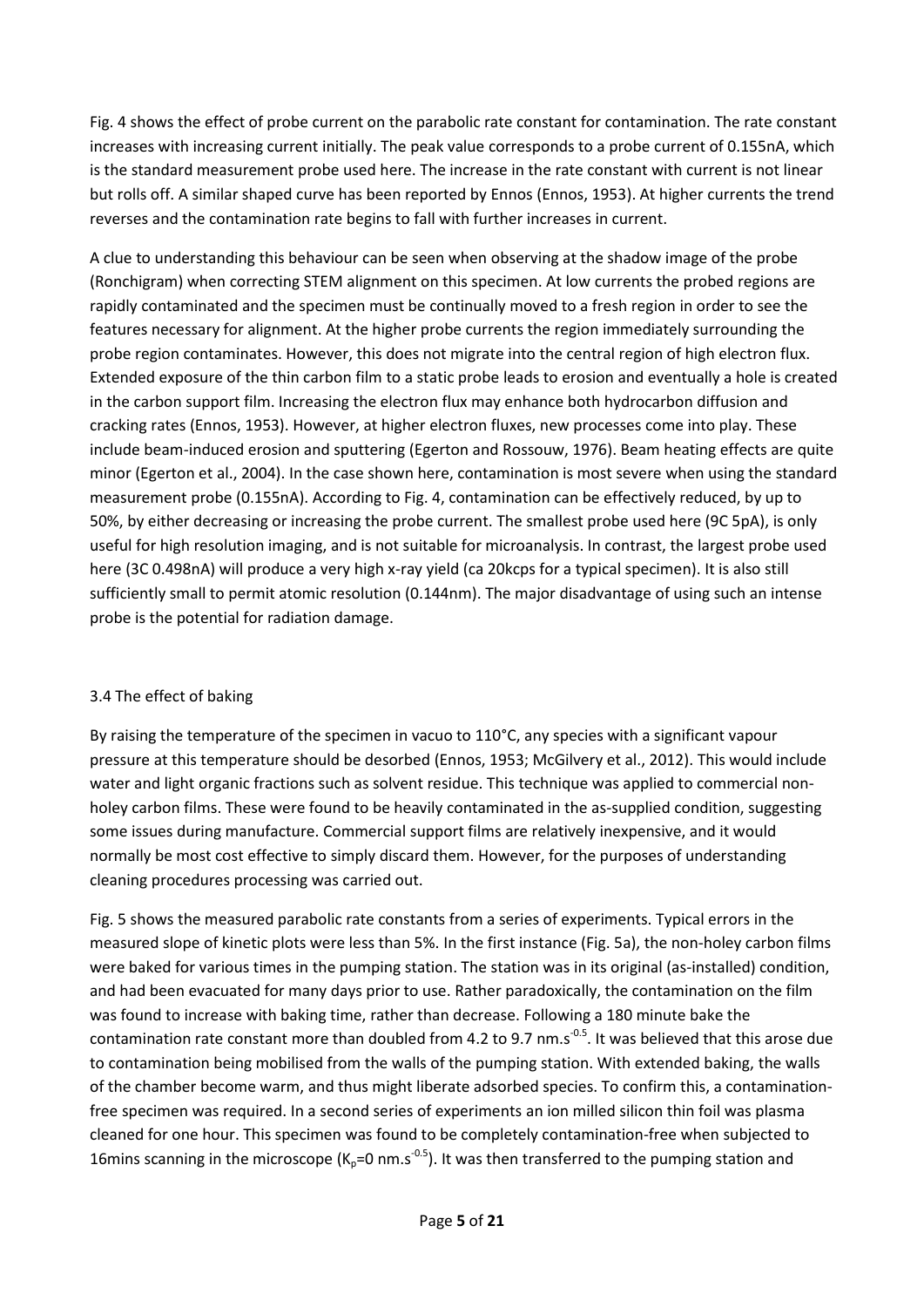baked for 180mins, whereupon it was found to contaminate in the microscope quite significantly ( $K_p=3.0$ ) nm.s<sup>-0.5</sup>) (Fig. 5b). This confirmed that the pumping station was indeed contributing to the contamination.

In a third series of experiments, efforts were made to decontaminate the pumping station. This entailed heating the station walls to a temperature much higher than might be reached during normal baking whilst continuously evacuating the system. A hot air gun on a retort stand proved to be a very effective heater. To understand the progress of the decontamination, plasma cleaned (1hr) silicon foils were used as the clean reference. Freshly cleaned foils were baked in the pumping station (for 3hrs) following station cleaning by 24 and 48hrs of continuous heating and evacuation. Fig. 5c shows that the rate constant for contamination was 3.0 nm.s<sup>-0.5</sup> when using the station in the as-received condition. After 24hrs of heating the station, the rate more than halved to 1.2 nm.s<sup>-0.5</sup>, and after a further 24 hrs of heating the rate was zero. Clearly the walls of the pumping station are considerably colder than specimen during baking, and species can strongly adsorb – only to be subsequently liberated during extending baking as the wall temperature rises. Where stations of this type are to be regularly used for baking, then they should be thoroughly cleaned beforehand and probably given a periodic heating treatment to maintain cleanliness.

The fourth series of experiments (Fig. 5d) was a repeat of the initial set (Fig. 5a) using contaminated carbon films, except that the pumping station had been cleaned and it had been confirmed that it was no longer contributing to the measured contamination. Fig. 5d shows that within error, there is very little change to the net contamination rate as a function of baking time, and that baking does not remove the hydrocarbon residue from these specimens. This is perhaps not unexpected, in that the specimens were contaminated during manufacture – quite possibly by diffusion pump oil. These oils typically have extremely highly boiling points (ca 450 deg C) and so at the baking temperature of 110 deg C the vapour pressure of such species is negligible.

Fig. 6a shows parabolic rate constants obtained from a carbon support film on which PbS quantum dots had been dispersed. The chemical synthesis method employed methanol and thiolactic acid (TLA). These have boiling points of 64.7 and 102 deg C respectively. In the as-dispersed condition, significant contamination was present, such that atomic resolution imaging was impossible to set up, before the contrast was obliterated. The measured K<sub>p</sub> value (Fig. 6a) in the as-dispersed condition was 8.9 nm.s<sup>-0.5</sup>. Following 180mins baking this reduced to 2.8 nm.s<sup>-0.5</sup>. A further 150mins baking produced only a small improvement to 2.4 nm.s<sup>-0.5</sup>. A factor of three reduction in the rate constant is significant. This result demonstrates that baking can be effective. However, it only works when dealing with adsorbed species which have relatively high vapour pressures at the baking temperature. The very minor improvement between 180 and 330mins suggests that further baking will offer little further improvement. Even in the baked condition, contamination was still an issue. A  $K_p$  value of around 3 nm.s<sup>-0.5</sup> results in approximately 20nm of contamination build-up within 60s of scanning at 1mx. Further contamination mitigation, such as beam showering (see later), is certainly required. However, the removal of the bulk of the contaminants by baking, means that subsequent processing steps can be of shorter duration and/or of lower intensity. Baking schedules of up to perhaps 12hrs may be used, but several hours of cooling time should also be allowed, to minimise thermal drift effects, when the holder is subsequently inserted into the microscope. It is clear that baking is a relatively slow process, is better suited to overnight treatments and will only be effective where potential contaminants have boiling points close the baking temperature.

The main focus of this work has been on minimising carbon contamination. However, other contaminants can also be troublesome, especially when doing x-ray microanalysis. Fig. 6b shows energy dispersive x-ray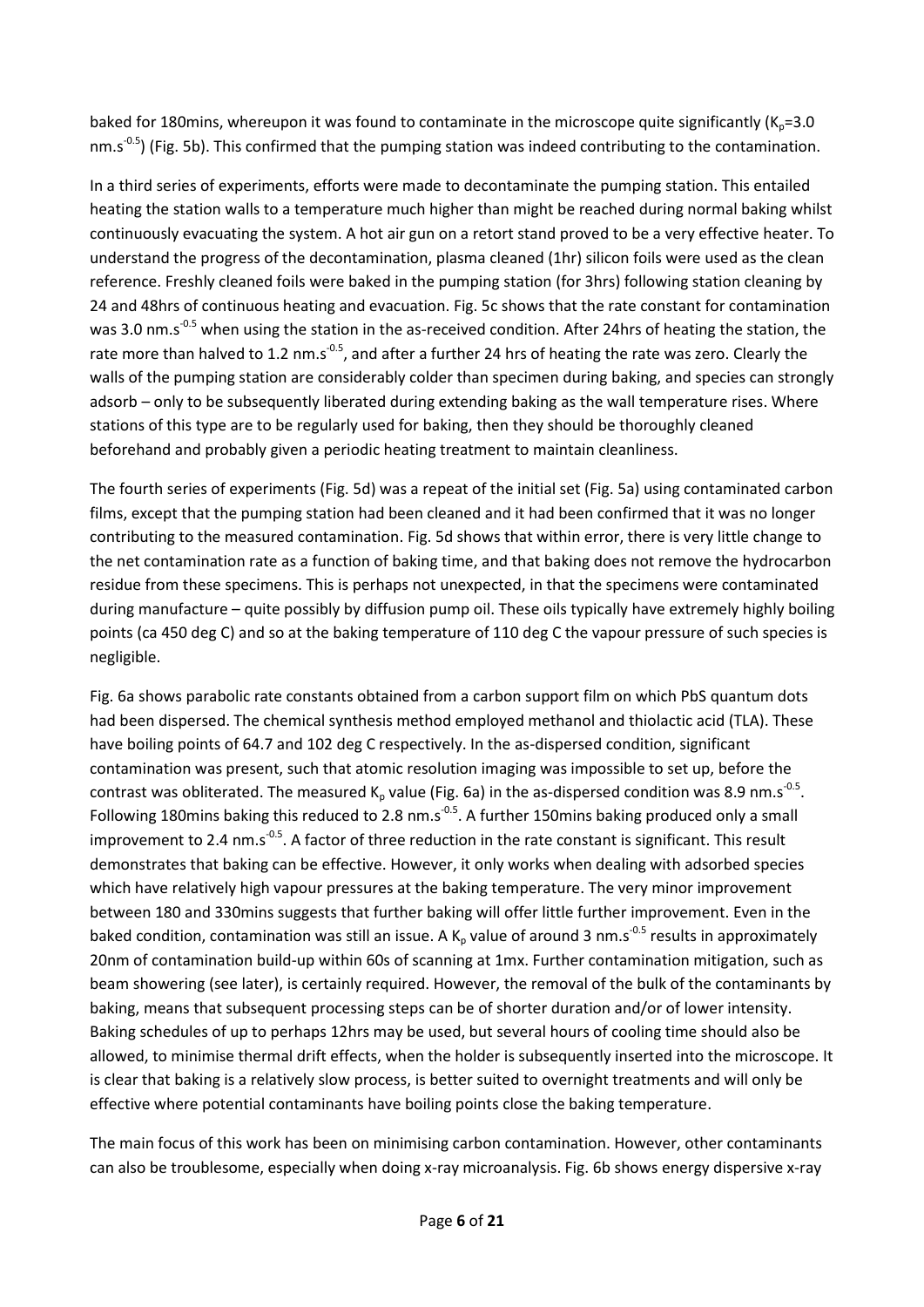spectra (EDS) obtained from a NiO thin film on a Mo grid. This commercially-sourced reference film is useful for quantifying the performance of EDS systems and for diffraction and other microscope calibrations [\(Egerton and Cheng, 1994\)](#page-15-9). In this case, in the as-received condition, silicon contamination was apparent in the EDS spectrum and circular contamination marks were evident surrounding the 200nm diameter regions probed in TEM mode. Following baking for 1hr, the contaminating silicon peak was removed completely. All evidence for contamination build-up also disappeared after the baking. It seems likely that this film became contaminated by some kind of silicone. Contaminant layers cannot be tolerated on this specimen as they affect the carbon and oxygen x-ray intensities (Fig. 6b), which are used to determine the presence (if any) of ice and hydrocarbon films on the EDS detector crystal [\(Egerton and Cheng, 1994\)](#page-15-9).

# 3.5 The effect of cooling

Since the contamination process typically involves the diffusion of hydrocarbons, the diffusion rate will be an exponential function of temperature [\(Rykaczewski et al., 2007\)](#page-16-6), as described by the Arrhenius relationship. Cooling the sample should therefore slow the migration of species dramatically [\(Egerton and](#page-15-6)  [Rossouw, 1976\)](#page-15-6). The contamination rate of an acetone-contaminated carbon support was measured as a function of temperature from 20°C to -0.3°C in roughly 5°C increments (Fig. 7). The rate constant was found to be very sensitive to temperature, decreasing by over an order of magnitude over this temperature range. At the lowest temperature measured (-0.3°C) the rate constant was just 0.54nm.s<sup>-0.5</sup>. This is a very low rate of contamination, corresponding to just 4nm of deposit during a 60s scan. Lower temperatures were not investigated, due to the difficulty of measuring rates below this value. The Arrhenius plot is shown in Fig. 7 and indicates an activation energy for diffusion of 76kJ.mol-1. This behaviour and the parabolic kinetics is confirmation that contamination involves thermally activated diffusion of hydrocarbons across the surface of the specimen. Activation energies reported for diffusion of hydrocarbons in activated carbon, show that the energies vary significantly with molecular weight and polarity [\(Do D. D, 2001\)](#page-15-10). Values of 40, 44 and 53kJ.mol-1 were reported for n-hexane, Benzene and Ethanol respectively. The nature of the hydrocarbon residues encountered in this work are unknown, but from their low volatility and high activation energy for diffusion, may include long chain hydrocarbons, aromatics and/or plasticisers, for which acetone is such a good solvent.

No deposition from the vacuum (other than ice) has been observed at liquid nitrogen temperature. Film loss due to sputtering or oxidation from oxygen-containing contaminants in the vacuum has been observed [\(Egerton and Rossouw, 1976;](#page-15-6) [Griffiths A. J. V., 2010\)](#page-15-3), but under the very high vacuum and scanning beam conditions used here, none was observed. The activation energy for surface diffusion measured here is high, with the rate decreasing ten fold for a 20°C decrease in temperature. Fig. 7 permits the influence of lower temperatures on the contamination rate to be predicted. For example, at -20°C the rate would be negligibly low (Kp=0.04nm.s<sup>-0.5</sup>) equivalent to just 0.3nm of contamination forming in 60s of scanning. Cooling to -196°C is therefore far colder than is necessary to effectively stop contamination. However, the thermal stability, vibration (due to boil off) and consumption rate of liquid nitrogen by the cooling holder are all greatly improved by allowing it to stabilize at liquid nitrogen temperature. The specimen's tolerance to damage is also improved.

A nanoparticulate dispersion of PtNi was used to assess the experimental effectiveness of cooling. The specimen was synthesised using oleylamine as a surfactant. This long chain hydrocarbon has a very high boiling point (bp=364 deg C). TEM specimens were made by ultrasonically dispersing the material in n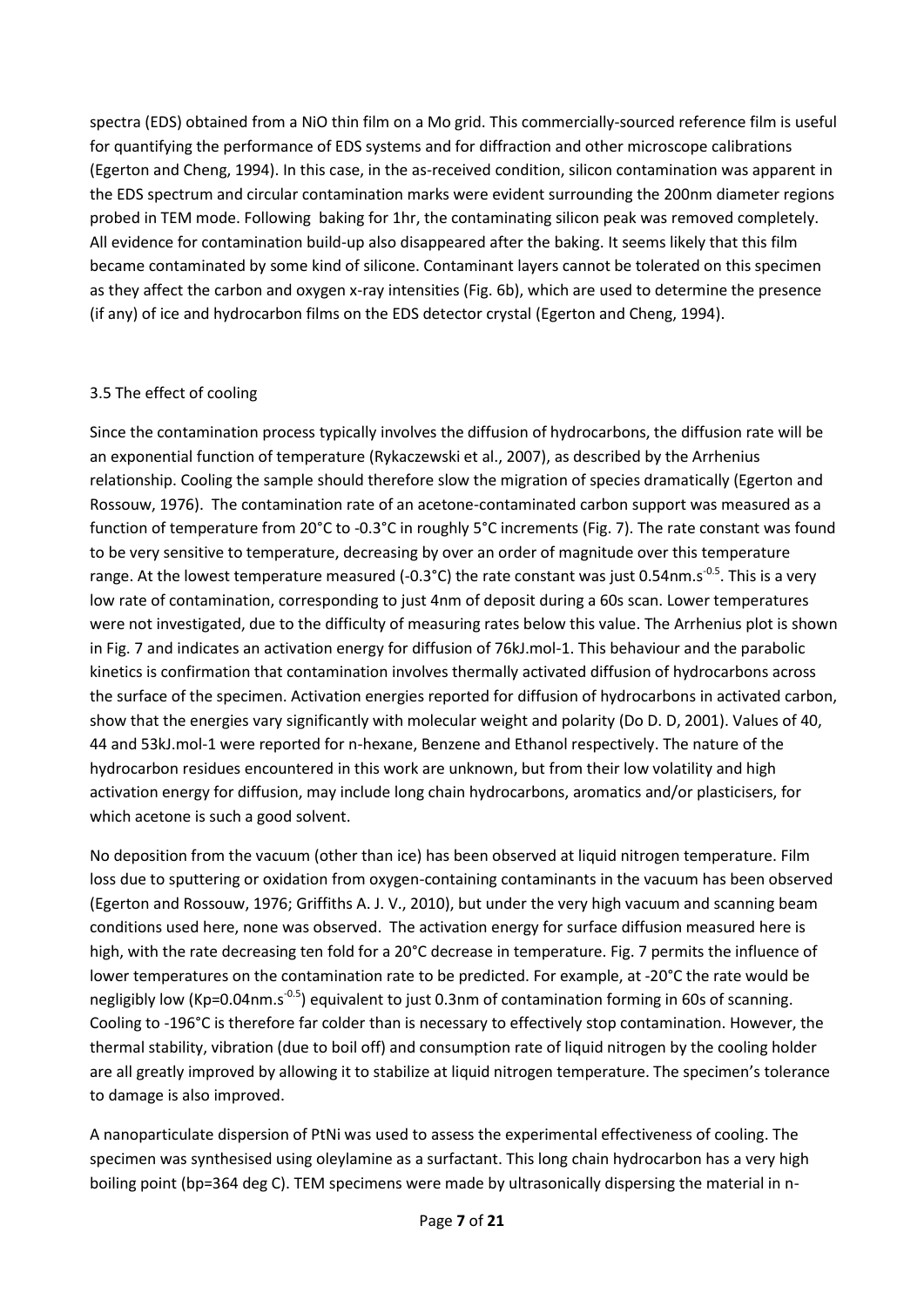nexane (bp = 68 deg C). The initial K<sub>p</sub> value was 11.5 nm.s<sup>-0.5</sup>. Baking this specimen for up to 630mins in vacuo, reduced this rate constant only marginally to 10.3 nm.s<sup>-0.5</sup>. Given the low vapour pressure of oleylamine at the baking temperature, this was not unexpected. Fig. 8a shows a thickness map from a 1min scan on the specimen after baking. The very intense spot is a mark added after the scan to aid identification for thickness mapping. The contamination rate within the scanned area is higher in close proximity to clusters of particles, which act as reservoirs for hydrocarbons. In part, contamination can be minimised by avoiding the larger clusters of particles on the film and imaging only the smallest isolated clusters/individual particles. The effect of cooling on the contamination rate is shown in Fig. 8b. The measured K<sub>p</sub> value on the carbon film (away from any clusters) at room temperature was 10.3 nm.s<sup>-0.5</sup>. This corresponded to over 70nm of contamination forming during just 60s of scanning at 1mx – rendering it impossible to image. Following cooling to liquid nitrogen temperature all hydrocarbon contamination stopped (Kp=0 nm.s<sup>-0.5</sup>), regardless of proximity to PtNi clusters. No loss in thickness, due to beam-induced erosion, was noted. Although some ice did form on unirradiated regions, this was removed within seconds of exposing it to the beam. Scissioned water, from such ice can give rise to active oxygen, which can oxidise the film. However, no evidence for this was seen here.

Cooling the specimen to liquid nitrogen temperature is therefore an exceptionally effective method for completely stopping hydrocarbon contamination. Metallic particles such as these are very resistant to electron beam damage, but in electron beam sensitive materials such ionic crystals, hydrated phases, polymers etc, cooling can dramatically reduce the effect of electron beam damage [\(Egerton et al., 2004\)](#page-15-1). It is also very useful for minimising electron beam reduction when using electron energy loss spectroscopy to determine valence state [\(Colella et al., 2005\)](#page-15-11). Cooling is not a rapid process and typically, one hour is added to both the start and end of each experiment, to allow for cool-down and warm-up of the specimen holder. Also, the general stability and attainable resolution of cooling holders is inferior compared with that of room temperature equivalents.

# 3.6 The effect of plasma cleaning

Plasma cleaning has been used for many years as a means of either immobilising hydrocarbons or removing them [\(Griffiths A. J. V., 2010;](#page-15-3) [Isabell et al., 1999;](#page-15-4) [McGilvery et al., 2012;](#page-15-2) [Zaluzec, 2001;](#page-16-2) [Zaluzec et al., 1997\)](#page-16-3). Inert plasmas based on argon have been shown to prevent new contamination forming. However, such plasmas will not remove previously deposited carbon [\(Zaluzec et al., 1997\)](#page-16-3). Plasmas containing oxidising species have been shown to be very effective at removing both hydrocarbons and any previously deposited carbon contamination. Air, pure oxygen, oxygen/argon and oxygen/hydrogen mixtures have all been used. One major limitation with plasma cleaning is the potential to damage carbon support films and carboncontaining specimens. Also, where valence state is being studied, oxidation may occur.

The JEOL plasma cleaner used in these studies uses a DC voltage (310V) to form a low power air plasma. The specimen is not immersed in the visible glow discharge, but is located approximately 1cm outside of it. It therefore provides a very gentle clean. The rate of oxidation of carbon support films in this system was determined by exposing a clean lacey carbon film to standard plasma cleaning conditions for various durations and measuring the thickness of the same region of film. The removal rate was found to be a linear function of time and occurred at a rate of approximately 5nm.hr<sup>-1</sup>. No visible deterioration of the support film was evident after 2hrs of plasma cleaning, and so specimens of this type can be readily cleaned with this system without unduly damaging the support. This removal rate is a useful parameter to know,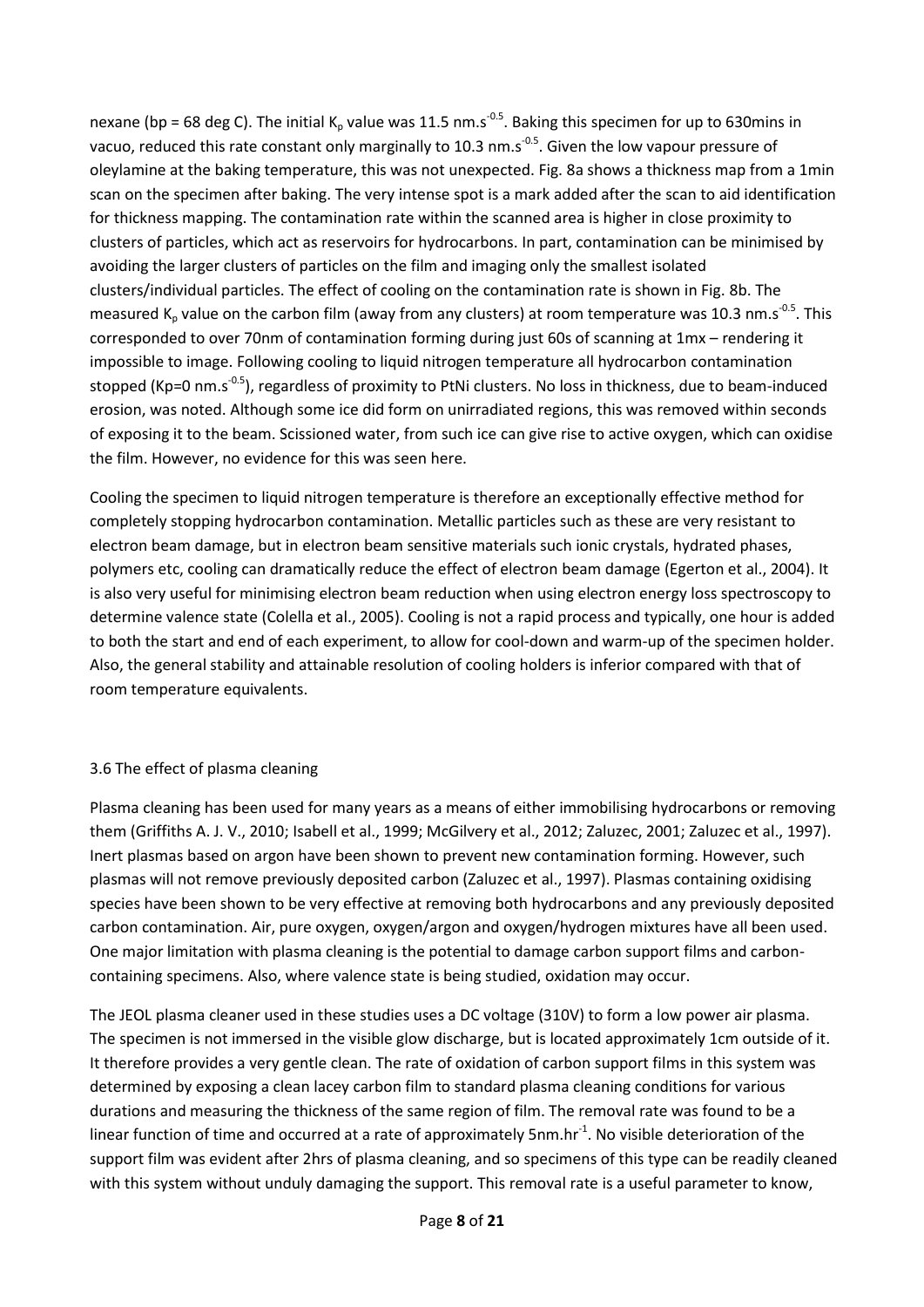since it allows the controlled thinning of support films. The thinning rate will be very specific to the model of cleaner and experimental conditions used, and so should be determined for each cleaning setup.

Fig. 9a shows the contamination rate constants for commercially bought carbon supports which were contaminated during manufacture. Baking this film for up to 270mins (Fig. 5d) was ineffective. Plasma cleaning for as short as 1min removed much of the contamination, with the rate constant reducing from 9.7 to 3.7 nm.s<sup>-0.5</sup>. However, extended cleaning for up to 121 minutes lowered the rate only very slightly (3.0  $nm.s^{-0.5}$ ).

A very different result was obtained with a sputtered gold on carbon specimen. This is a standard specimen provided to carry out tuning of the aberration corrector. Typically this specimen is imaged at 400kx to 600kx during corrector tuning, and contamination results in poor tuning performance. As delivered, this specimen contaminated very badly ( $K_p = 12.9$  nm.s<sup>-0.5</sup>), and baking the specimen at 110 deg C for 12 hours did not result in any significant improvement. In contrast, 1hr of plasma cleaning completely removed the fairly significant contamination (Fig. 9b). No discernible damage occurred to the film, which despite having a very thin carbon support of perhaps 20-30nm, did not tear or pinhole during cleaning.

The contrast between the plasma cleaning behaviour of the carbon support film (Fig. 9a) and the sputtered gold on carbon (Fig. 9b) was quite marked. The gold on carbon was completely decontaminated following 1hr of cleaning, whereas the plain carbon film, which had a slightly lower initial contamination rate, was still contaminated after 2hrs of cleaning. The nature of the hydrocarbons on both films was probably quite similar – since both were resistant to baking. The gold nanoparticles may exert catalytic effects and/or secondary electrons may enhance hydrocarbon elimination.

Ion polished foils of silicon are fully dense and typically offer few niches in which hydrocarbons might elude the effects of the plasma. In the as-milled condition, the foil was found to be very clean, such that after 4 minutes of standard scanning with an analytical probe at 1mx only the faintest trace of contamination was evident (not shown). Low voltage milling (<500eV) is very effective final polishing step to remove amorphous/oxide and beam-damaged layers[\(Mehrtens et al., 2012\)](#page-15-12). Due to the very low rates of material removal, and the minimal induced-radiation damage, the method can also be used for cleaning contaminating bulk specimens. The conventional Ion mill (5-3.5kV) used here was unable to operate effectively at such low energies, and so the effect of low energy milling has not been investigated here.

The very low rates of contamination on the silicon foil precluded the use of the standard contamination measurement procedure. However, during atomic resolution imaging at 20mx, contamination was very noticeable. The thickness of contamination deposits developed during 30s of scanning at 20mx were therefore measured and used for comparison. Fig. 10a shows a thickness map of a cross-section of a memory (DRAM) chip in the as-ion milled condition. The bright horizontal stripe is a tungsten-containing part of the device. This region has much shorter mean free path than the surrounding silicon, resulting in higher local intensity compared with the surrounding silicon. The three contamination spots arose from 30s scans at 20mx. It is clear that contamination is greatest nearest the device interface and decreases with distance from it. Differential milling effects can create crevices at such interfaces which aid hydrocarbon retention. Fig. 10b shows that the contamination thickness decreases exponentially with plasma cleaning time and can be completely eliminated by plasma cleaning for 60 mins. In this condition, it was possible to obtain a lattice image of silicon (Fig. 10c inset) and preserve the lattice contrast throughout a 16min scan (analytical probe of 0.155nA). Not only was lattice resolution preserved throughout the scan, but no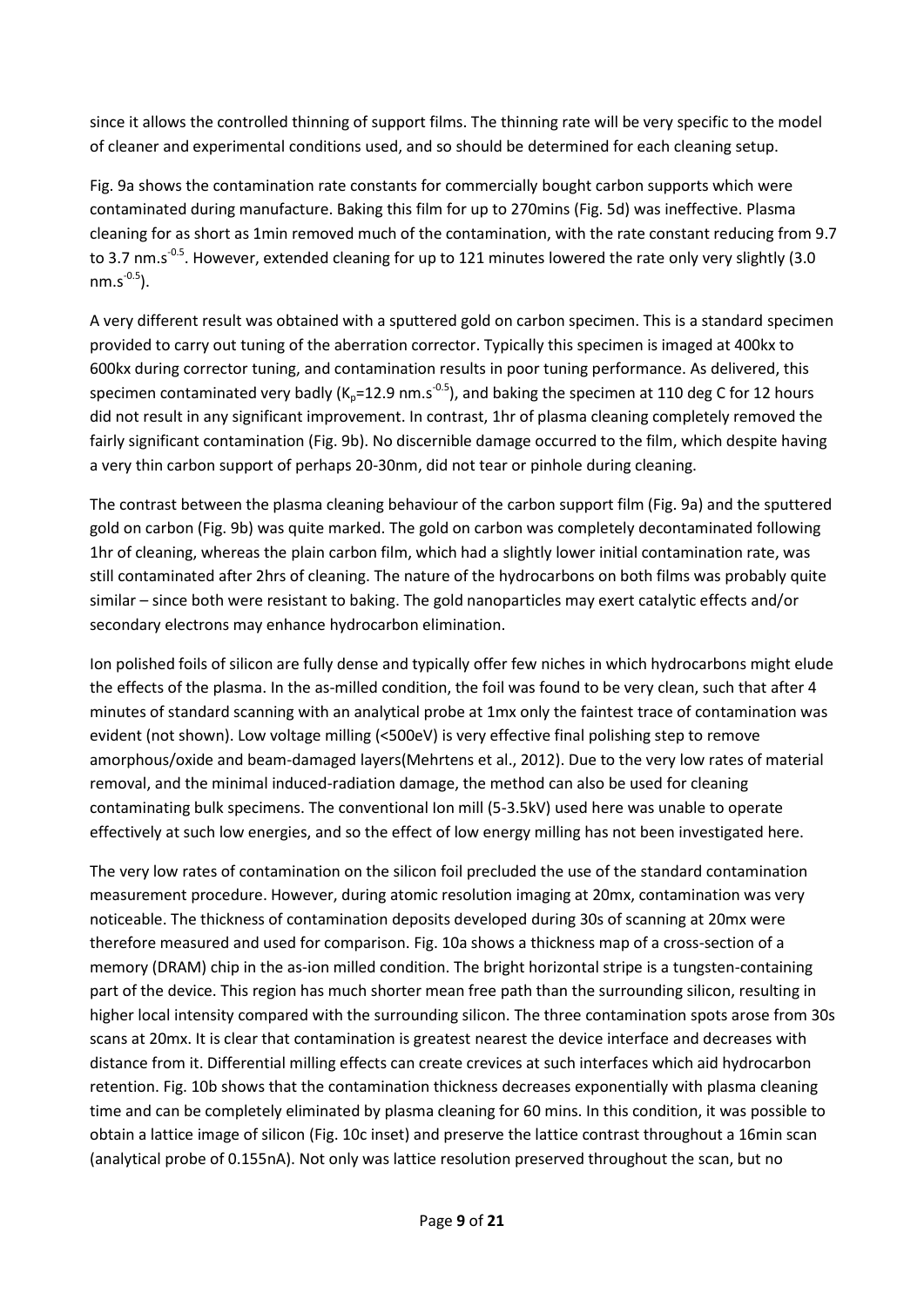contamination mark was apparent when the region was examined at lower magnification (Fig. 10c). No contamination at the interfaces between structures was found either (not shown).

Plasma cleaning is therefore highly effective at completely removing hydrocarbons from sputtered gold on carbon films and ion milled silicon foils. With the very gentle plasma cleaner used here, contamination could be completely removed in 1hr, with no detrimental effect on carbon support films. However, even after 2hrs of cleaning a commercial carbon film, contamination could not be removed completely. McGilvery et al. [\(McGilvery et al., 2012\)](#page-15-2) also noted that plain carbon films could not be completely cleaned of contamination using plasma cleaning. Higher power cleaners or those using oxygen-based plasmas may operate more rapidly that that used here, although great care in their use during cleaning of carbon support films or oxidation sensitive phases will be necessary.

# 3.7 The effect of beam showering

Beam showering irradiates a very large area of specimen with a high electron flux so that hydrocarbons which might otherwise migrate are cracked and form an extremely thin layer of immobile carbon. This showered area can then be examined in detail without contamination occurring, at least in the short-term. The showered area forms a *cordon sanitaire* around the area of interest. However, hydrocarbons will migrate across this region, and contamination may begin to reoccur after an interval, which will be shorter for more heavily contaminated specimens.

Since beam showering results in thin contamination layers forming, it is not a preferred first form at attack. Other methods should be used to remove the bulk of the contamination. Beam showering should then be used to mop up any residual contamination. There are no standardised conditions for beam showering, and every operator has his or her preferred recipe. The procedure used here entailed: scanning the beam, setting the magnification to the bottom of the normal STEM magnification range (20kx); underfocusing the beam such that no microstructural features were evident; retracting the HAADF detector and lowering the fluorescent screen to protect the STEM detectors; inserting a small SA aperture to protect the fluorescent screen; retracting the C2 beam limiting condenser aperture (40ums) but leaving the largest C1 aperture inserted (150ums); setting the spot size to 1C (largest) and finally de-exciting the CL1 lens using the free lens control to a hexadecimal value of 6300 (to almost double the beam current). Showering times of anywhere between 5 and 20 minutes can be used. This condition produced a probe current of 23.3nA. Table 2 summarises the various probe and electron flux conditions resulting from the various imaging modes used here.

For a given probe current, the electron flux during atomic resolution STEM imaging at 20mx is increased by a factor of 400 compared with that of the Measurement Scan of 1mx, due to the corresponding reduction in scan area (ignoring the effects of STEM overscan and line-synch dwells). During beam showering both scanned area and probe current are changed. Compared with the Measurement Scan at 1mx, beam showering at 20kx results in a 2500 fold reduction in scan area. This is only partially offset by the two orders of magnitude increase in current produced by aperture, spot size and CL1 lens changes. The beam showering electron flux (2.0 x 10<sup>3</sup> nm<sup>-2</sup>s<sup>-1</sup>) is therefore an order of magnitude lower than that during the Measurement Scan at 1mx (3.3 x  $10^4$  nm<sup>-2</sup>s<sup>-1</sup>). Nevertheless, in most instances this flux is sufficient to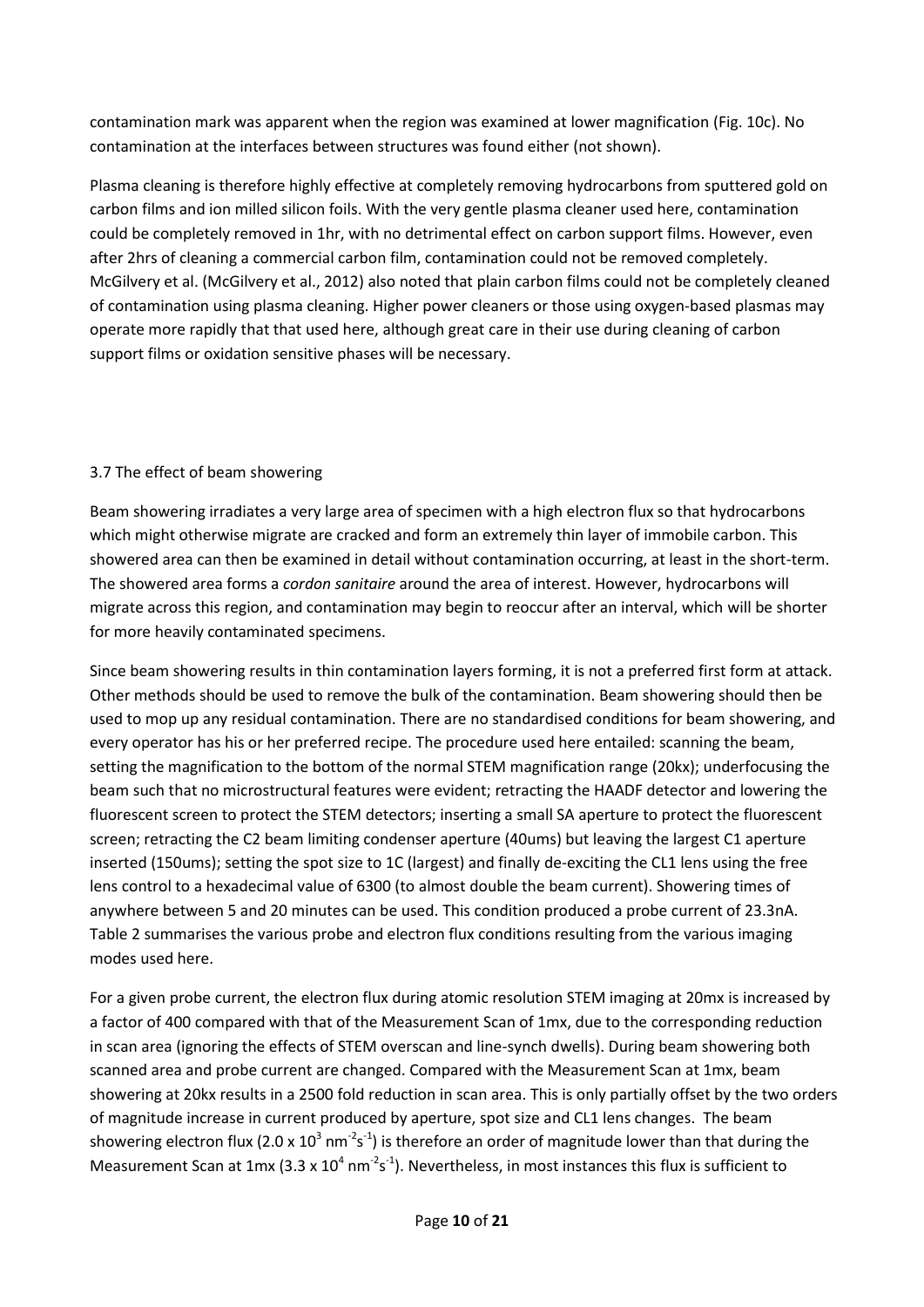eliminate mild contamination completely, even when carried out for relatively short intervals (5-10mins). In instances where this is not the case, the option to remove the 150um condenser aperture can be used. This increases the probe current by a factor of 6 to 153.4nA, producing a comparable electron flux (1.3 x 10<sup>4</sup> nm<sup>-</sup>  $2s^{-1}$ ) to that of the Measurement Scan (3.3 x 10<sup>4</sup> nm<sup>-2</sup>s<sup>-1</sup>).

As discussed earlier, baking the PtNi nanoparticulate dispersed on holey carbon was completely ineffective at removing oleylamine and other residues (Fig. 8a). The rate constant for contamination ( $K_p = 11.5$  nm.s<sup>-0.5</sup>) changed very little after baking for up to 630mins ( $K_p = 10.3$  nm.s<sup>-0.5</sup>). Plasma cleaning this specimen did not generally provide much benefit. Beam showering for ten minutes completely eliminated contamination, such that parking a static beam parked in one location for several minutes, did not result in any discernible contamination mark. Clustered nanoparticulate specimens create partially closed spaces between individual particles and between particles and the carbon support film. These regions act as reservoirs for hydrocarbon contamination (Fig. 8a), and are sheltered from the effects of oxidising species in the plasma. However, during beam showering high energy electrons penetrate these regions and can act directly on hydrocarbons therein. In addition, the interaction of the beam with the nanoparticulates produces very high local fluxes of secondary electrons. These interact strongly with organic species, causing them to be immobilised [\(Egerton et al., 2004\)](#page-15-1). The area of the beam shower corresponds to about one grid square on a typical TEM support gird. Only the area directly showered is decontaminated, since moving to an adjacent grid square resulted in an immediate return of the contamination. Although beam showering is rapid, it must be carried out on each unshowered region of specimen examined.

Excellent results were also obtained when beam showering the PbS quantum dot specimen. Baking for up to 330mins resulted in a 3 fold reduction in contamination rate (Fig. 6a). However, the K<sub>p</sub> value (2.4 nm.s<sup>-0.5</sup>) was still sufficiently high to result in 20nm of contamination build-up during a 60s interval (a time-frame typically used for focusing and imaging). Beam showering for just 5 mins completely eliminated the contamination problem.

Fig. 10b shows the contamination thicknesses (30s scan at 20mx) formed on silicon as a function of plasma cleaning time. Contamination was still significant after 10mins of plasma cleaning with 22.5nm of carbon deposited within a 30s scan. Beam showering for 5 mins eliminated contamination completely from a subsequent 30s scan at 20mx. However, following extending scanning (5 mins) the contamination reappeared (thickness = 6nm). Most likely due to migration of contamination across the showered region. The great advantage of beam showering is that it can immobilise any type of hydrocarbon species, regardless of volatility. It can be carried in-situ on the region of interest and generally is quite rapid. For specimens comprising heavy elements, the high secondary electron yield enhances the effects of showering and even heavily contaminating films can be made completely contamination-free using beam showers of just 5mins. In the case of monolithic specimens of lower atomic number, and thus lower secondary electron yield, longer beam showers of 10-15mins may be required to eliminate the problem.

In-situ processing avoids time lost during sample removal and transfer to, for example a plasma cleaner. On the basis of the equipment used here, beam showering is the fastest method of eliminating contamination. The major disadvantage of beam showering is that of beam damage to sensitive materials such as polymers, ionic crystals, hydrated species etc. For such materials, cooling is the best approach as it will both eliminate contamination and make the specimen considerably more resistant to beam damage.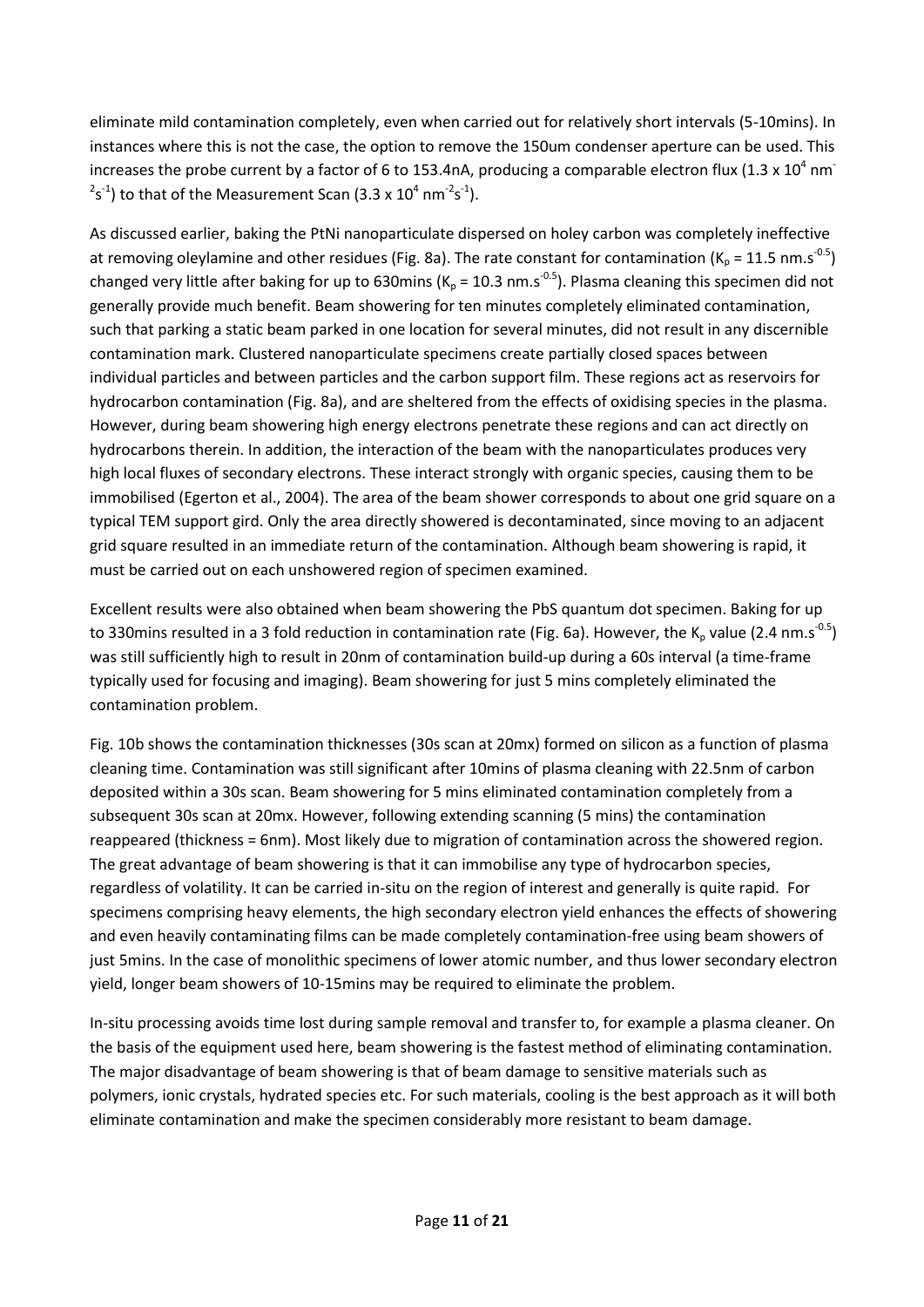#### 3.8 The effect of UV/ozone cleaning

Short wavelength ultra-violet light (UV A) and ozone have been used to remove hydrocarbons from surfaces, and a commercial system designed for TEM specimen cleaning is available [\(Hoyle et al., 2011\)](#page-15-5). We do not have access to such a TEM specimen cleaner, but instead used a Bioforce Nanosciences UV/Ozone Procleaner system. This is designed ostensibly for removing molecular contaminants from bulk surfaces. A clean carbon support film on a copper grid was contaminated with a drop of acetone and allowed to dry. The contamination rate was measured as K<sub>p</sub>=3.9 nm.s<sup>-0.5</sup>. The grid was then placed on a cleaned glass slide and inserted into the UV cleaner. It was exposed to intense UV and ozone for 80mins. The subsequently measured rate constant was lower by about 30% ( $K_p$ =2.7 nm.s<sup>-0.5</sup>). Removal rates reported for a system specifically designed for TEM specimen cleaning are somewhat higher. In a similar fashion to plasma cleaners, they produce an initially high removal rate, resulting a 50% reduction after 5mins cleaning, but a much slower rate of removal thereafter [\(Soong et al., 2012\)](#page-16-1).

# 3.9 The effect of microscope air lock pumping time

Over the years conflicting advice from microscope vendors has been provided regarding the amount of time the specimen holder should be pumped in the airlock prior to insertion into the column. Extended pumping will allow volatile residues on/in the specimen/holder, such as water vapour and solvents, to be pumped away prior to admission into the column. However, this may allow back-streaming oil from the pumping system or other airlock contaminants to compromise the specimen. Very short pumping times will result in the specimen outgassing in the column, with the potential to degrade the vacuum and shorten the life of the ion pump. To assess the impact of pumping time, a silicon foil which had been air plasma cleaned for 1hr was used as a clean reference specimen. This specimen was plasma cleaned and then inserted into the column using the minimum amount of pumping time necessary to obtain an airlock ready light (about 3 mins). The contamination rate was measured using the standard Measurement Scan at 1mx, and no contamination was recorded after 16mins scanning. This process was repeated using increasingly longer air lock pump down times (5, 10 and 60mins). Only after a total of 60mins in the airlock was contamination observed, albeit relatively minor  $(K_p=0.7$ nm.s<sup>-0.5</sup>).

A pumping time of 60mins is clearly much longer than is ever necessary. Pump down time is very much specimen/holder dependent. A fully dense specimen in a holder which has only just been removed from the airlock (or a pumping station), may be ready for insertion after only 3mins of pumping. Where the holder/airlock have been left exposed to atmosphere for an extended period, or when examining a specimen with very large surface area, such as a highly porous catalyst support, then pumping times of 5 to 10mins may be necessary. As this is a new microscope the airlock is therefore very clean. Much shorter contamination-free pump down periods may prevail in older microscopes, as with use, the airlock can become increasingly contaminated. The plasma cleaned Silicon foil method used here is a good way of assessing the ongoing performance of airlock, and may indicate when airlock cleaning may be required

On the system used here, the conditions for holder insertion include: vacuum ready light on and an airlock pressure (Pirani gauge) which is within 4mA of base pressure. Most important is the pressure of the reservoir tank. This is a buffer tank between the rotary pump and the airlock diffusion pump. This tank is continuously pumped by a rotary pump, and its pressure is very sensitive to the amount of vapour the diffusion pump is moving. Only when this pressure is also within 4mA of base pressure, is the holder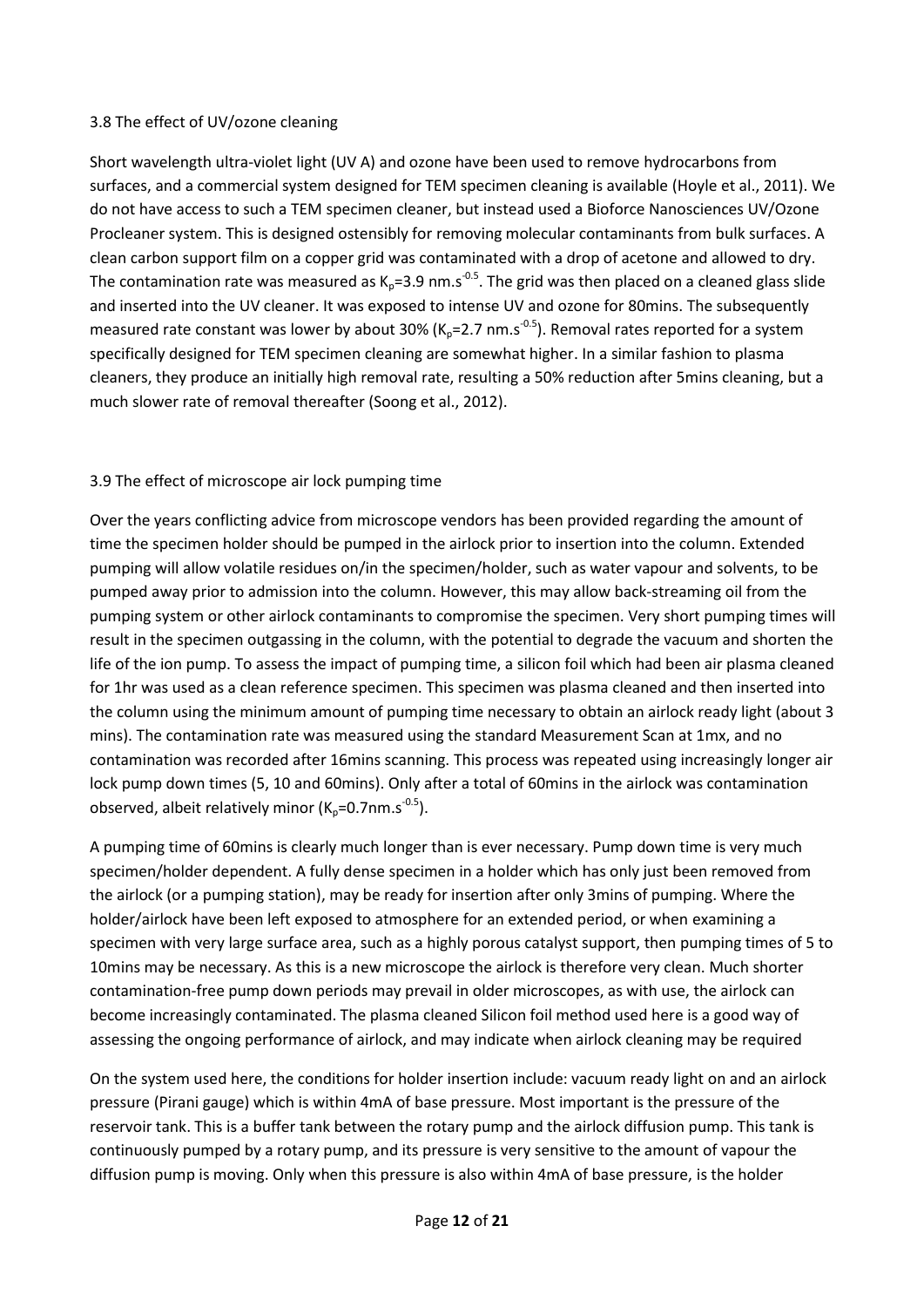inserted. On this basis, typically evacuation times are about 5mins. After starting a pump down cycle, the time taken for the reservoir tank to return to base pressure is about 20mins. The measurements here show that contamination does not occur while the diffusion pump is actively moving vapour out of the airlock. Only once the system reaches base pressure can back-streaming occur. On the basis of these results the optimum pumping for this type of vacuum system (rotary/diffusion/ion pumps) which minimises contamination, maximises workflow and reduces wear and tear on the column ion pump is 5 to 10mins. For strongly outgassing specimens/holders prepumping in a dry pumping station is much preferred over extended use of the (diffusion pumped) microscope air lock.

General Strategy for Specimen Decontamination.

The overall approach used will depend on the specimen, the nature of the contaminant and the equipment available. Based on the methods assessed here, the following general strategies might be applied:

Bulk Specimens: Semiconductors, metal foils etc. As such materials are fully dense, and may contain adhesive from specimen preparation (eg cross-sectional specimens, tripod polished sections etc) avoid baking. Apply plasma cleaning followed by beam showering if necessary.

Thin films/particulates on support films:

Low volatility residues: (eg heavy surfactants, oils) – plasma clean then beam shower.

Volatile residues: (eg water, light solvents etc) – bake. In the case of significant contamination, plasma cleaning may also help. Finally, beam shower as necessary.

Beam Sensitive Materials: (eg ionic/hydrated crystals, polymers etc) – cooling is universally effective for all types of contaminant.

#### 4. Conclusions.

At the very high magnifications and electron fluxes used in atomic resolution aberration-corrected STEM, hydrocarbon contamination can become a critical limitation. Specimen baking can be moderately effective at removing both hydrocarbon and silicon-based contamination. However, it is a slow method, requiring several hours and is best suited to overnight processing. It is only effective for species which have a high vapour pressure at the baking temperature, such as water and light solvent residues. For specimens contaminated with vacuum pump oil, long chain surfactants or other high boiling point materials, it is completely ineffective. A clean pumping station is an essential prerequisite for this type of cleaning operation. The parabolic kinetics observed for contamination indicate a diffusion-controlled reaction. Surface diffusion of hydrocarbons across the specimen is thermally activated and so cooling specimens to liquid nitrogen temperature stops contamination completely. Cooling also has the advantage of making specimens more resistant to electron beam damage. The major disadvantage of cooling is the experimental overhead, which typically adds one hour to the start and end of each experiment. Plasma cleaning with an oxidising (air) plasma removes much of the contamination from specimens within the first few minutes of processing. However, carbon films could not be fully cleaned even after two hours of cleaning. In contrast, gold on carbon and bulk silicon specimens were made completely contamination-free after one hour of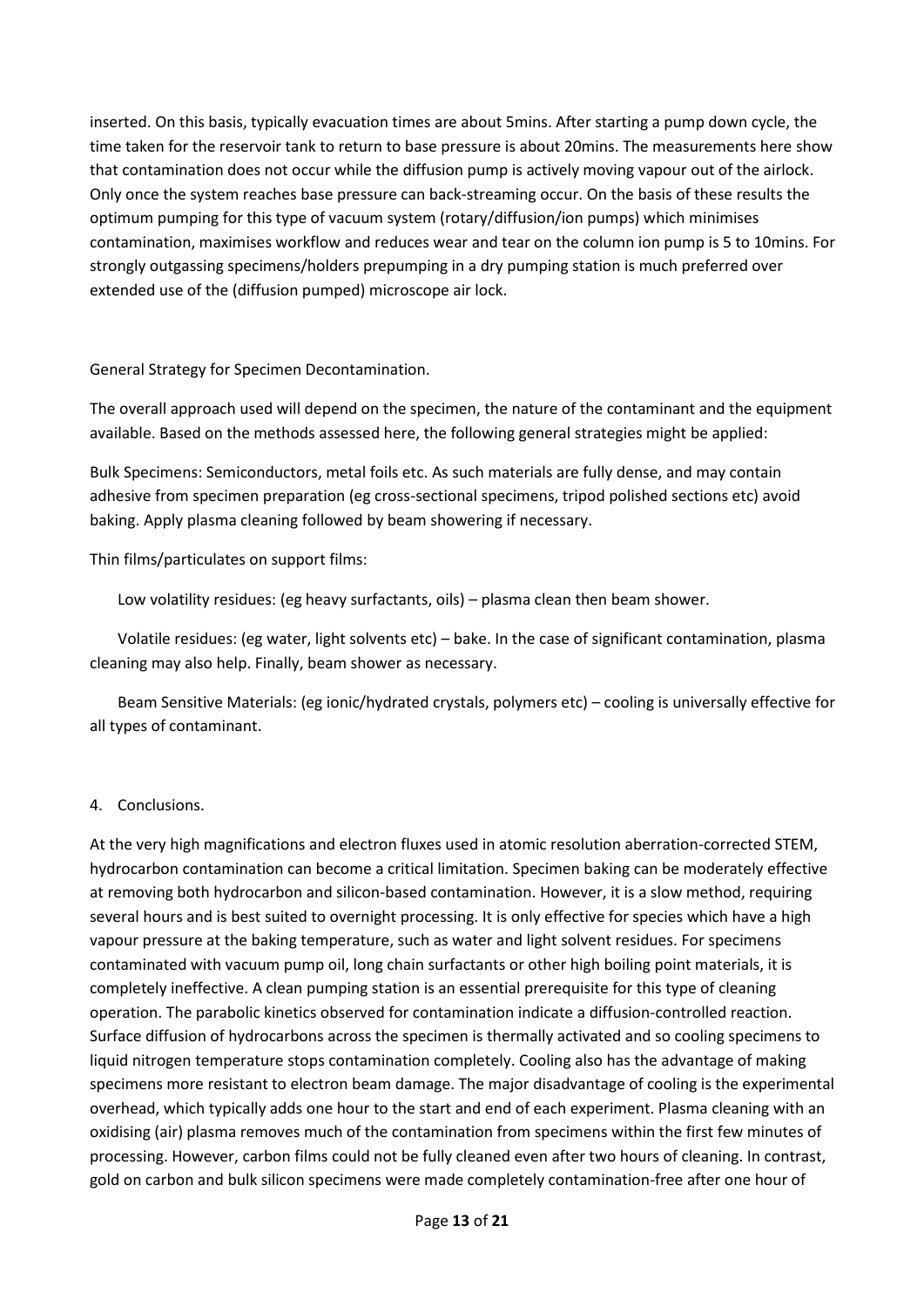cleaning. Beam showering is a rapid technique and easily carried out, with showers of 5 to 10 minutes being very effective at arresting contamination for sufficiently long to enable imaging/mapping at the atomic scale (20mx). However, recontamination can reoccur due to diffusion of hydrocarbons into the field of view from outside of the showered area. The rate and extent of recontamination is a function of the initial contaminant load. Therefore, preliminary decontamination using baking or plasma cleaning can reduce the duration and intensity of subsequent beam showering, or even eliminate the need for it entirely. The major advantage of beam showering is that it is an in-situ technique and can be carried out on the region of interest very rapidly. UV/Ozone cleaning is effective, but with the equipment used here, was very slow compared with plasma cleaning and especially beam showering.

#### Acknowledgements

This research was funded by the University of Wollongong and used a JEOL ARM200F facility funded by the Australian Research Council (ARC) – Linkage, Infrastructure, Equipment and Facilities (LIEF) grant LE120100104, located at the UoW Electron Microscopy Centre. Dr M. Nancarrow is thanked for assistance with UV/Ozone cleaning.

# References

<span id="page-15-11"></span><span id="page-15-10"></span>Colella, M., Lumpkin, G.R., Zhang, Z., Buck, E.C., Smith, K.L., 2005. Determination of the uranium valence state in the brannerite structure using EELS, XPS, and EDX. Phys Chem Minerals 32, 52-64. Do D. D, D.H.D., 2001. Surface diffusion of hydrocarbons in activated carbon: Comparison between constant molar flow , differential permeation and differential adsorption bed methods. Adsorption 7, 189-202.

<span id="page-15-9"></span>Egerton, R.F., Cheng, S.C., 1994. Characterization of an analytical electron microscope with a NiO test specimen. Ultramicroscopy 55, 43-54.

<span id="page-15-6"></span><span id="page-15-1"></span>Egerton, R.F., Li, P., Malac, M., 2004. Radiation damage in the TEM and SEM. Micron 35, 399-409. Egerton, R.F., Rossouw, C.J., 1976. Direct measurement of contamination and etching rates in an electron beam. Journal of Physics D: Applied Physics 9, 659.

<span id="page-15-0"></span>Ennos, A.E., 1953. The origin of specimen contamination in the electron microscope. British Journal of Applied Physics 4, 101-106.

<span id="page-15-3"></span>Griffiths A. J. V., W.T., 2010. Quantification of carbon contamination under electron beam irradiation in a scanning transmission electron microscope and its suppression by plasma cleaning. Journal of PhysicsL Conference Series 241, 012017-012020.

<span id="page-15-5"></span>Hoyle, D., Malac, M., Trudeau, M., Woo, P., 2011. UV Treatment of TEM/STEM Samples for Reduced Hydrocarbon Contamination. Microscopy and Microanalysis 17, 1026-1027.

<span id="page-15-7"></span>Hren, J.J., 1986. Barriers to AEM: Contamination and Etching, in: Joy, D., Romig, A., Jr., Goldstein, J. (Eds.), Principles of Analytical Electron Microscopy. Springer US, pp. 353-374.

<span id="page-15-8"></span>Iakoubovskii, K., Mitsuishi, K., Nakayama, Y., Furuya, K., 2008. Thickness measurements with electron energy loss spectroscopy. Microscopy Research and Technique 71, 626-631.

<span id="page-15-4"></span>Isabell, T.C., Fischione, P.E., O'Keefe, C., Guruz, M.U., Dravid, V.P., 1999. Plasma Cleaning and Its Applications for Electron Microscopy. Microscopy and Microanalysis 5, 126-135.

<span id="page-15-2"></span>McGilvery, C.M., Goode, A.E., Shaffer, M.S.P., McComb, D.W., 2012. Contamination of holey/lacey carbon films in STEM. Micron 43, 450-455.

<span id="page-15-12"></span>Mehrtens, T., Bley, S., Venkata Satyam, P., Rosenauer, A., 2012. Optimization of the preparation of GaN-based specimens with low-energy ion milling for (S)TEM. Micron 43, 902-909.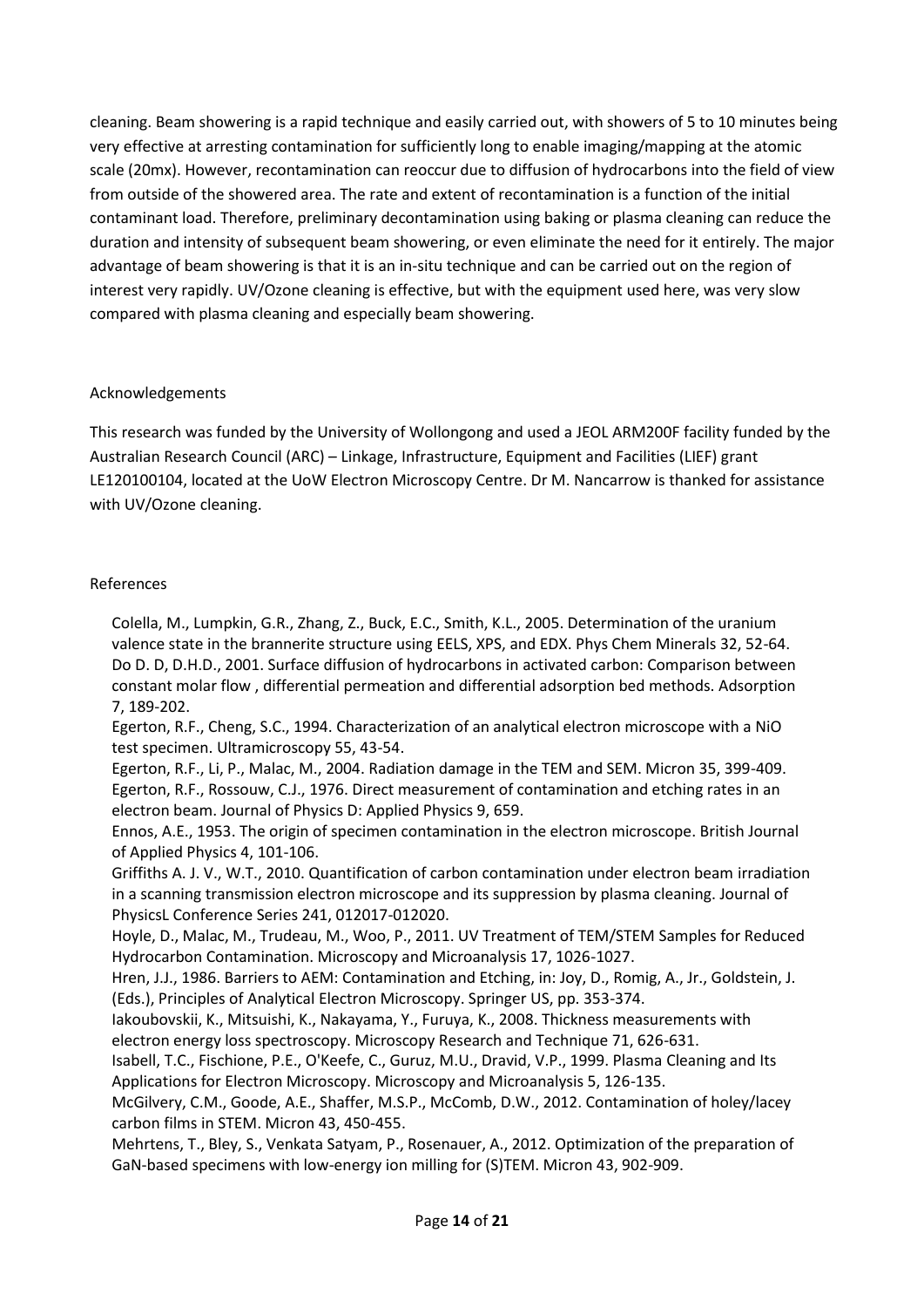<span id="page-16-5"></span>Rykaczewski, K., Marshall, A., White, W.B., Fedorov, A.G., 2008. Dynamic growth of carbon nanopillars and microrings in electron beam induced dissociation of residual hydrocarbons. Ultramicroscopy 108, 989-992.

<span id="page-16-6"></span><span id="page-16-4"></span>Rykaczewski, K., White, W.B., Fedorov, A.G., 2007. Analysis of electron beam induced deposition (EBID) of residual hydrocarbons in electron microscopy. Journal of Applied Physics 101, -. Schamm, S., Zanchi, G., 2001. Contamination and the quantitative exploitation of EELS low-loss experiments. Ultramicroscopy 88, 211-217.

<span id="page-16-1"></span>Soong, C., Hoyle, D., Malac, M., Egerton, R., 2012. The sources of contamination of TEM samples and the means for its reduction. Microscopy and Microanalysis 18, 1480-1481.

<span id="page-16-0"></span>Williams, D.B., Carter, C.B., 1996. Transmission Electron Microscopy: A textbook for Materials Science. Plenum Press, New York, 119-124.

<span id="page-16-2"></span>Zaluzec, N.J., 2001. Plasma Processing of Specimens for Electron Microscopy & Microanalysis. Springer-Verlag, Berlin, Heidelberg, New York.

<span id="page-16-3"></span>Zaluzec, N.J., Kestel, B.J., Henriks, D., 1997. Reactive gas plasma specimen processing for use in microanalysis and imaging in analytical electron microscopy. Microscopy and Microanalysis 3, 10-14.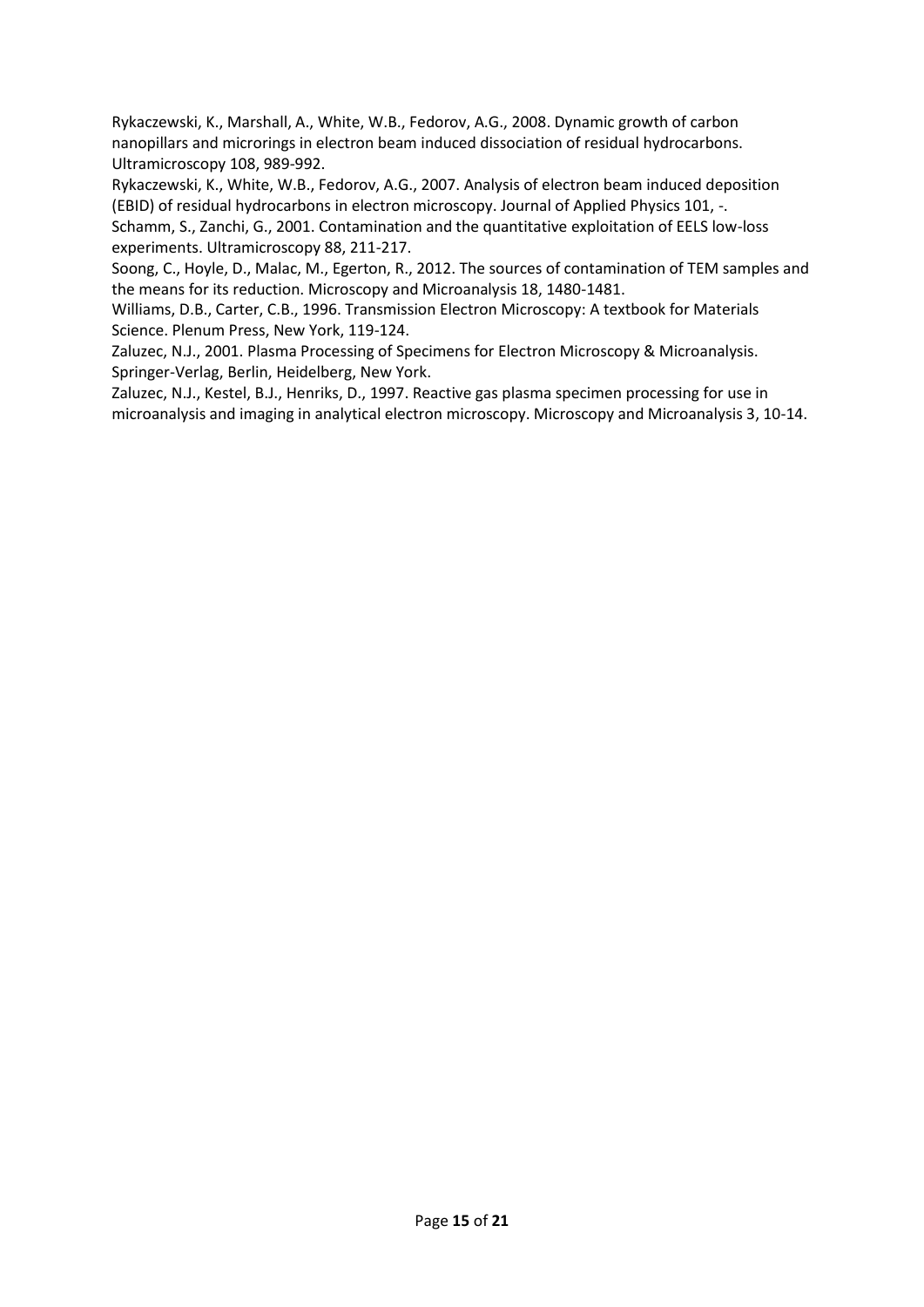

Fig. 1. Thickness map showing contamination build-up on a commercial carbon film scanned for 4mins at 1mx. The black square shows the actual image area at 1mx. The white rectangle shows the position/width of the region sampled for averaging thickness; b) Thickness profile obtained from the white rectangle in a). Background thickness is obtained by averaging 10% at each end of the profile. The contamination thickness is measured by averaging the central white square.



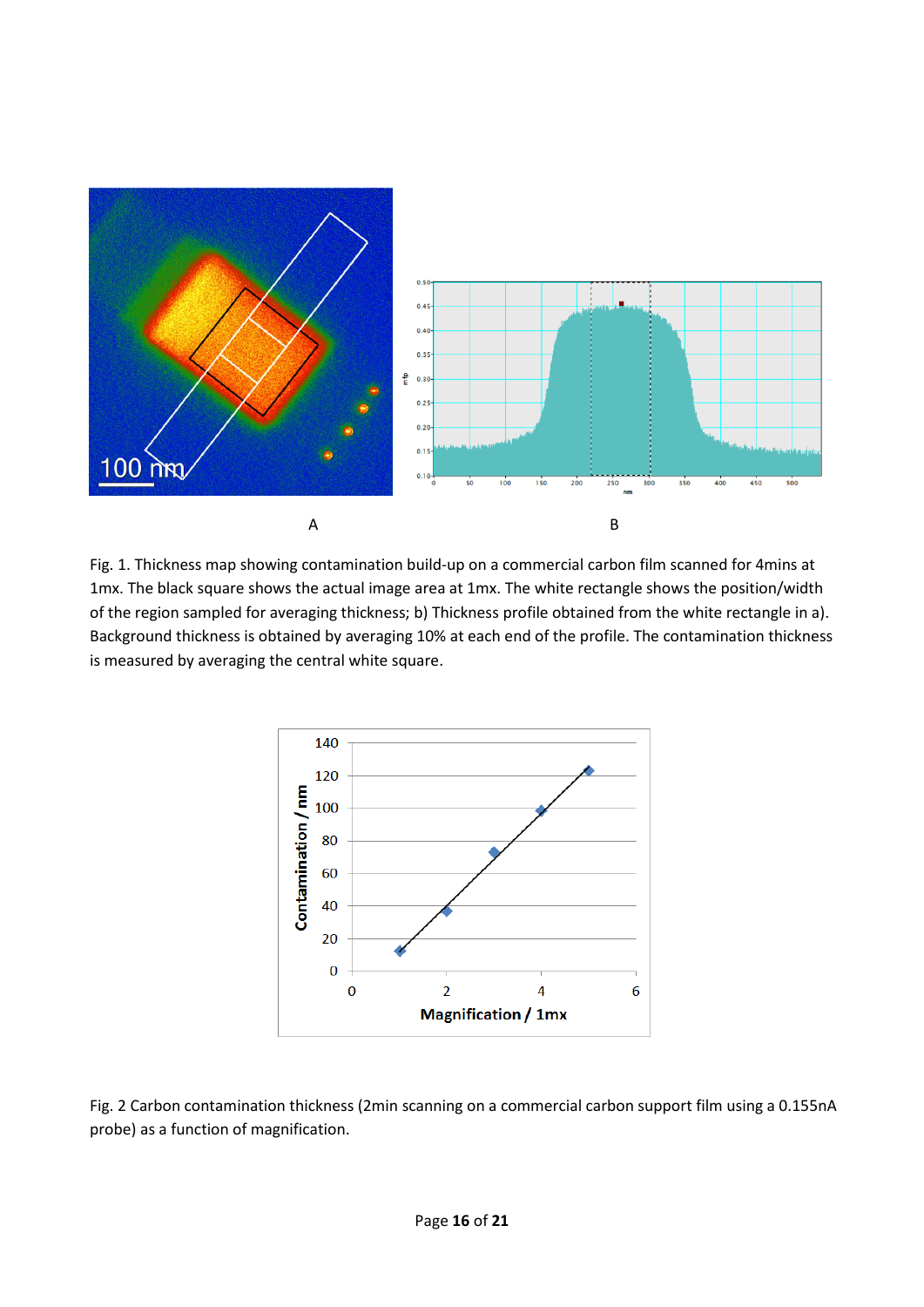

Fig. 3 Contamination thickness formed on an acetone-contaminated commercial carbon film as a function of the square root of scanning time. The slope of the linear fit corresponds to the parabolic rate constant  $(K_p)$ .



Fig. 4 The effect of probe current on the parabolic rate constant for contamination (carbon film contaminated with acetone).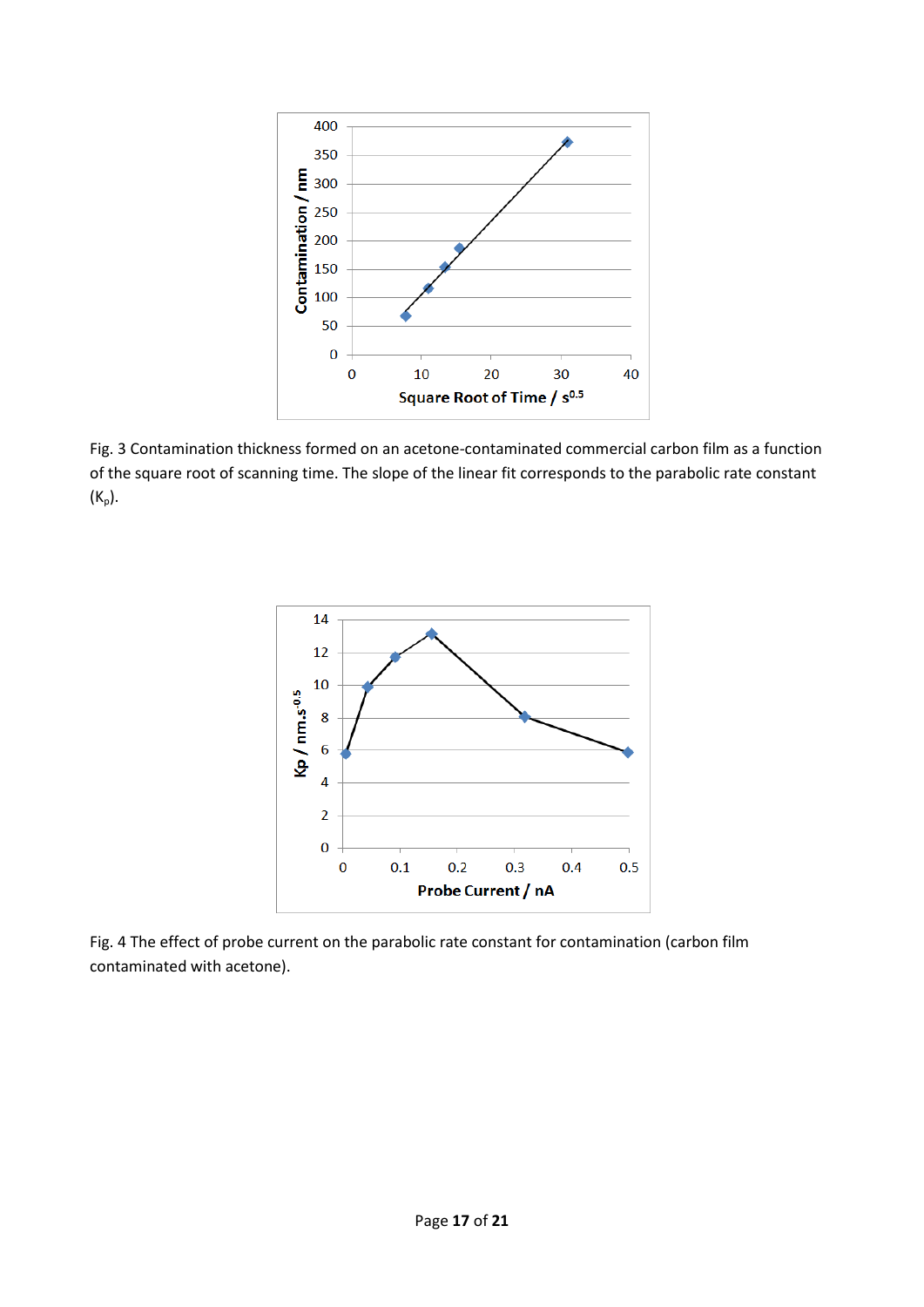

Fig. 5. Plots of rate constants for contamination as a function of: a) As-installed pumping station – baking contaminated non-holey carbon films for various times; b) As-installed pumping station, plasma cleaned Si foil producing zero contamination in the microscope, but showing significant contamination after baking. The pumping station is contaminating the film; c) Effect of extended cleaning of the pumping station (by heating) on the contamination rate of plasma cleaned silicon foils after baking therein; d) Cleaned pumping station – the effect of baking time on the contamination rate on non-holey carbon films.



Fig. 6 Effect of baking time on: a) the parabolic rate constants for contamination measured on a carbon support film on which was dispered PbS quantum dots containing MeOH and TLA residues; b) EDS spectra from Nickel Oxide (on an Mo grid) thin film reference: line - as-received showing Si contamination; solid after baking for 1hr at 110°C. Silcon contamination is removed completely. Note vertical scaling of right half of spectrum increased by 10x.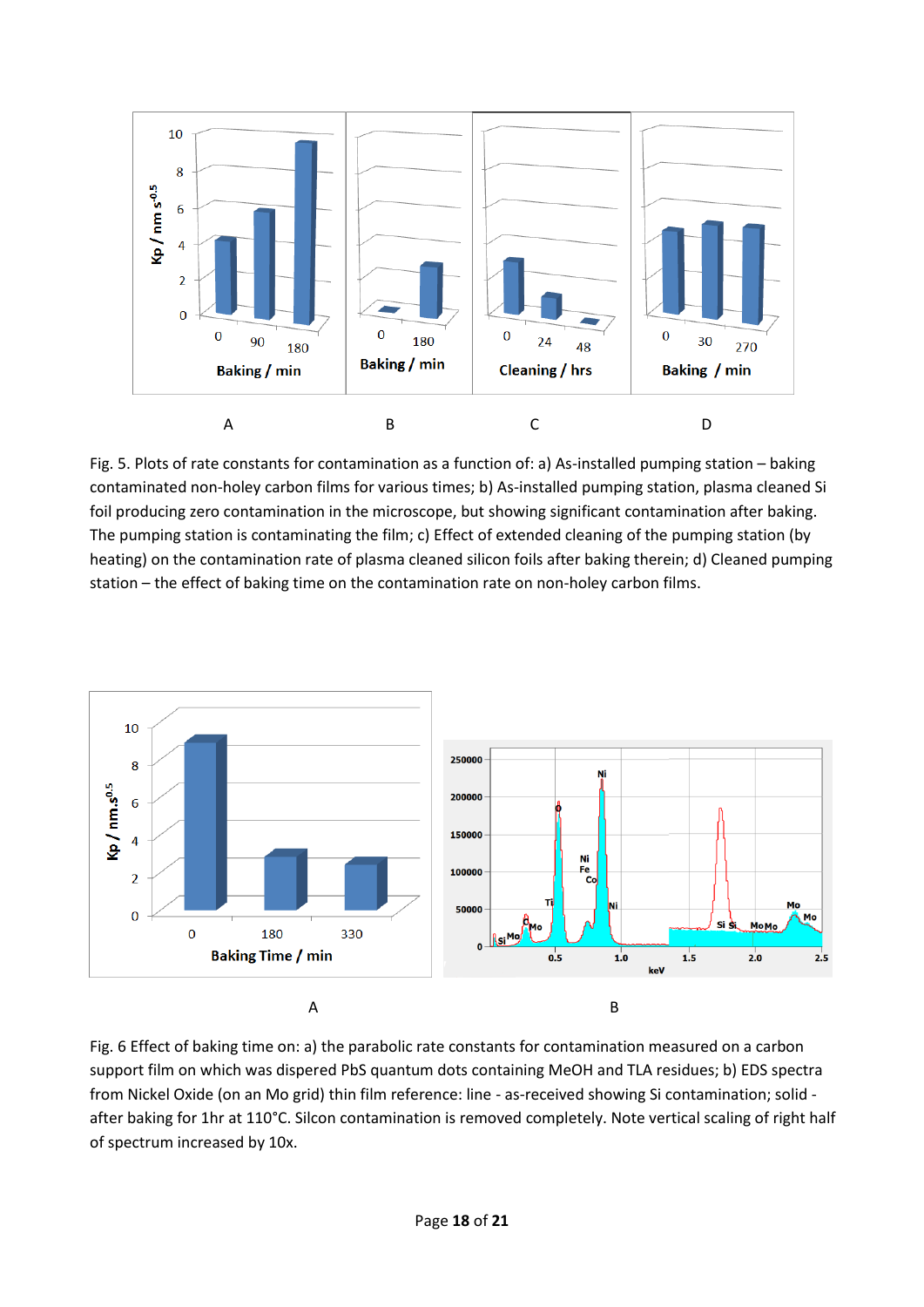

Figure 7. Arrhenius plot of the rate constant for contamination of an acetone contaminated carbon film versus reciprocal temperature. The Activation energy for diffusion is 76kJ.mol<sup>-1</sup>.



Fig. 8 PtNi nanoparticulates containing oleylamine on holey carbon: a) Thickness map of a region scanned for 1 minute following baking (ineffective) for 630mins. Clusters of particles act as reservoirs for hydrocarbon contamination; b) Rate constants measured for this specimen at room temperature and at liquid nitrogen temperature. Contamination stops completely at -196°C.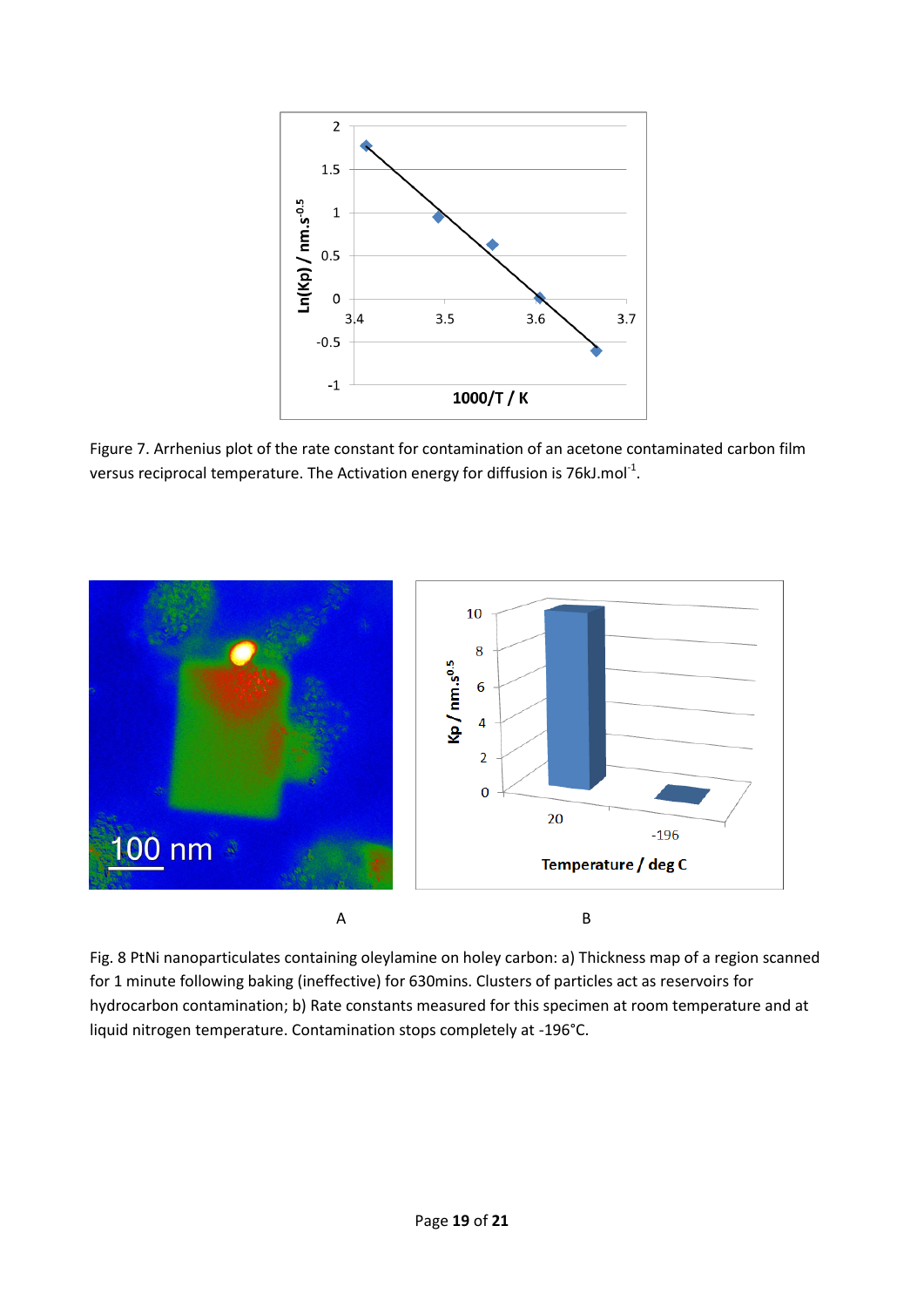

Fig. 9 The effect of plasma cleaning time on contamination for: a) commercial carbon support film; b) commercial gold on carbon STEM alignment reference specimen.